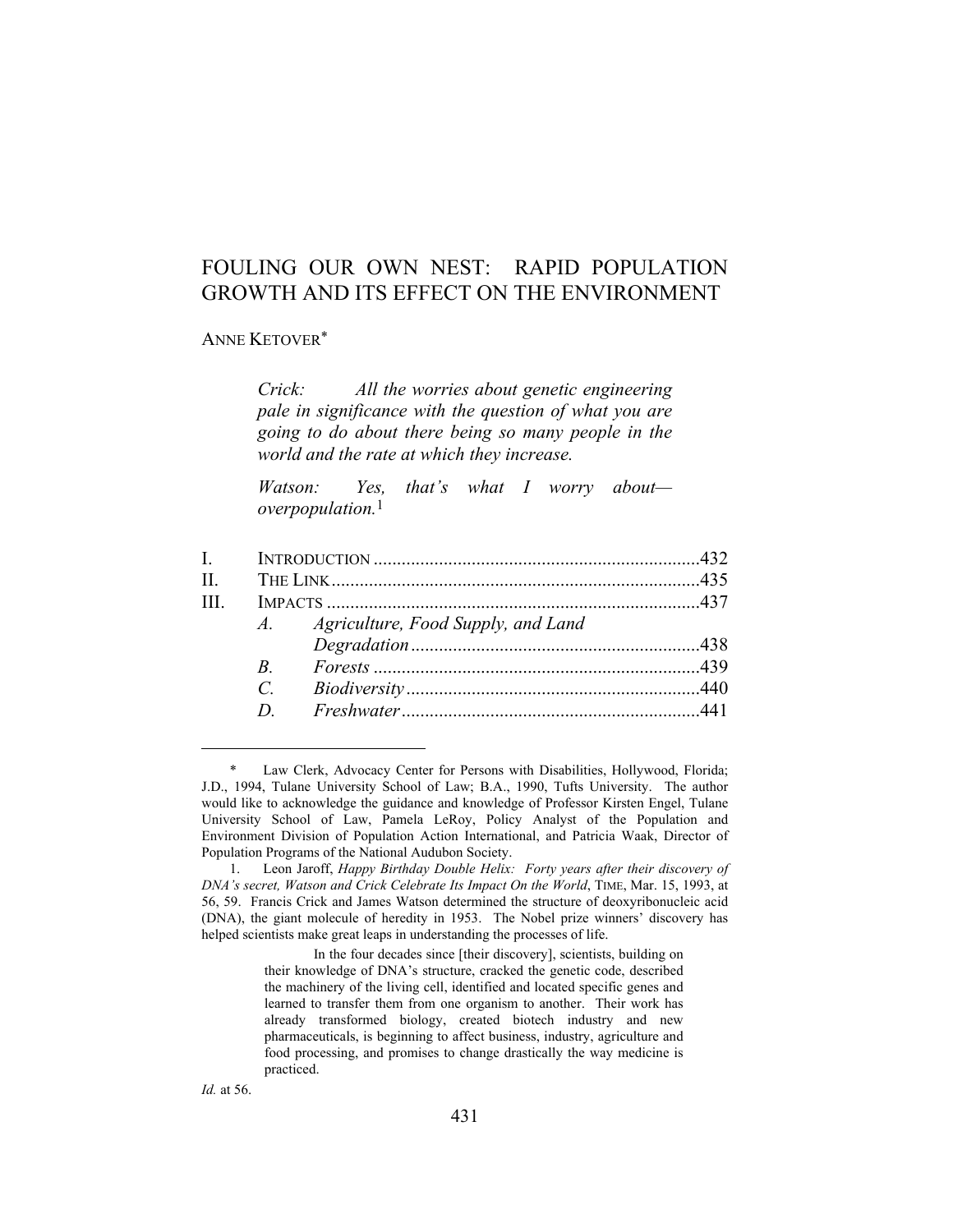|       | E.                                          |                                                |  |
|-------|---------------------------------------------|------------------------------------------------|--|
|       | F.                                          |                                                |  |
|       | G.                                          |                                                |  |
|       | Н.                                          |                                                |  |
| IV.   |                                             | POPULATION STABILIZATION AS A PRIMARY APPROACH |  |
|       | TO CURBING ENVIRONMENTAL DEGRADATION 446    |                                                |  |
| V.    | UNITED STATES POPULATION POLICIES, PAST AND |                                                |  |
|       |                                             |                                                |  |
| VI.   | <b>SUCCESSFUL POPULATION REDUCTION</b>      |                                                |  |
|       | PROGRAMS: JAMAICA, ZIMBABWE, AND NEPAL453   |                                                |  |
|       | $A_{\cdot}$                                 |                                                |  |
|       | $B_{\cdot}$                                 |                                                |  |
|       | $C_{\cdot}$                                 |                                                |  |
| VII.  |                                             |                                                |  |
|       | A.                                          |                                                |  |
|       | 1.                                          | Problems in Current Family                     |  |
|       |                                             |                                                |  |
|       | 2.                                          | Effective Family Planning Policies 459         |  |
|       | $B_{\cdot}$                                 |                                                |  |
|       | $\mathcal{C}$                               |                                                |  |
| VIII. |                                             |                                                |  |

# I. INTRODUCTION

 One of the leading factors contributing to the destruction of the earth is the reproductive "success" of *homo sapiens*.2 Current world population is estimated at 5.5 billion.<sup>3</sup> Each year, since 1988, world population has increased by approximately 90 million;<sup>4</sup> and each year, approximately fifteen and one half million hectares<sup>5</sup> of tropical forest vanish—an area larger than the size of England and

 <sup>2.</sup> *Why Do Environmentalists Need To Worry About Population?*, WHY POPULATION MATTERS: A HANDBOOK FOR THE ENVIRONMENTAL ACTIVIST (National Audubon Society and the Population Crisis Committee with support from the Los Trigos Fund, Washington, D.C.), 1991, at 1 [hereinafter WHY POPULATION MATTERS].

 <sup>3. 1993</sup> WORLD POPULATION DATA SHEET (Population Reference Bureau, Inc., Washington, D.C.), 1993.

 <sup>4.</sup> *World Estimates and Projections By Single Years: 1750-2100* (Population Reference Bureau, Inc., Washington, D.C.), 1992.

 <sup>5.</sup> A hectare is "a unit of surface measure in the metric system equal to 10,000 square meters (100 acres or 2.471 acres)." NEW WORLD DICTIONARY 648 (2d ed. 1974).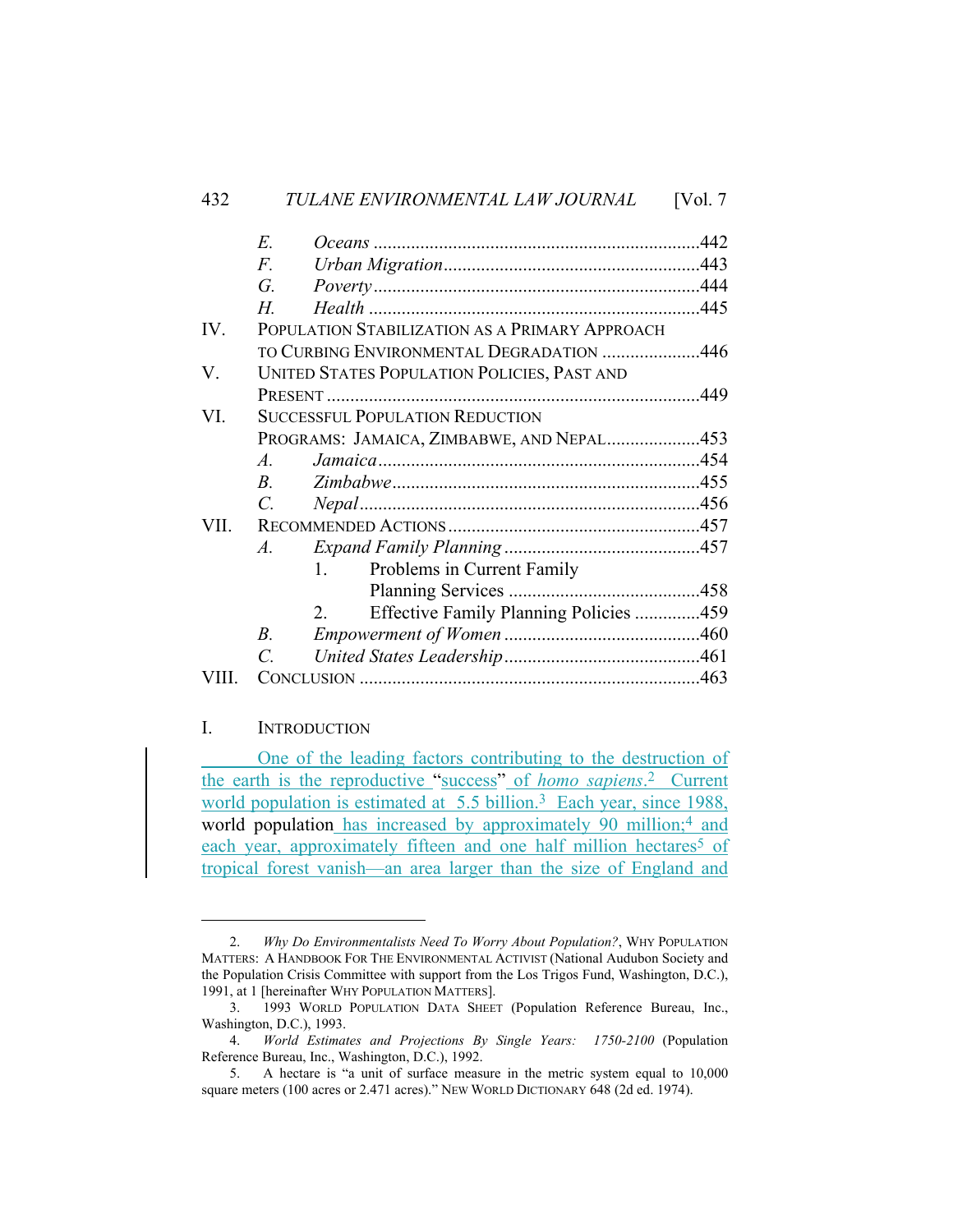Wales.<sup>6</sup> By 2025, our species may increase in numbers to 9.1 billion, nearly doubling today's figure.7

 Some economists believe the "more the merrier."8 Julian Simon, an economist from the University of Maryland and the foremost proponent of this approach, asserts that population growth stimulates productivity.9 Simon believes, "[t]he more people . . . the more ideas and technical innovation and hence, the more growth."10 Just how many people can the earth support? "'Global carrying capacity' is defined as the maximum human population that the earth can support indefinitely with a specific resource base and at a specific level of technology."11 Simon proposes that technical innovations and market forces will repeatedly intervene to prevent resource shortages and therefore suggests that global carrying capacity is virtually unlimited.12

 Biologist Paul Ehrlich, author of the 1968 book *The Population Bomb*, disagrees:<sup>13</sup> "Technology cannot provide all the answers. We are rapidly coming up against physical limits. It is not possible to build a car that gets a thousand miles per gallon."14

 <sup>6.</sup> Peter Aldhous, *Tropical Deforestation: Not Just a Problem in Amazonia*, 259 SCIENCE 1390 (Mar. 5, 1993) (citing Forest Resources Assessment 1990, U.N.F.A.O. (1982)).

 <sup>7.</sup> *United Nations, Department for Economic and Social Information and Policy Analysis, World Population Prospects, The 1992 Revision*, at 6, U.N. Doc. ST/ESA/SER.A/135 (1993). The United Nation's high projection is 9.1 billion. The medium projection is 8.5 billion, while the low projection is 7.9 billion. *Id.*

 <sup>8.</sup> Sean Duke, *New Evidence Suggests Prosperity Is Linked To Fewer People*, AUDUBON ACTIVIST (Nat'l Audubon Soc'y, N.Y., N.Y.), Jan./Feb. 1993, at 10 (quoting Julian Simon, University of Maryland).

 <sup>9.</sup> *Id.*

 <sup>10.</sup> *Id.*

 <sup>11.</sup> *Global Carrying Capacity: How Many People?*, POPULATION REP. (Population Information Program, Center for Communication Programs, The Johns Hopkins University, Baltimore, Md.), May 1992, at 23.

 <sup>12.</sup> Duke, *supra* note 8, at 10. Patricia Waak, director of National Audubon Society's Population Program, disputes this assertion. "The U.S. has lost more wetlands, forests, and pristine habitat than any country in the world. . . . Is this what technology can do for us?" *Id.*

 <sup>13.</sup> *Id.* at 10-11.

 <sup>14.</sup> *Id.* A recent joint statement of the U.S. National Academy of Sciences and the Royal Society of London, supports Ehrlich's position: "If current predictions of population growth prove accurate and patterns of human activity remain unchanged, science and technology may not be able to prevent either irreversible degradation of the environment or continued poverty for much of the world." *Id.* at 11. *But cf. id.* (noting that economic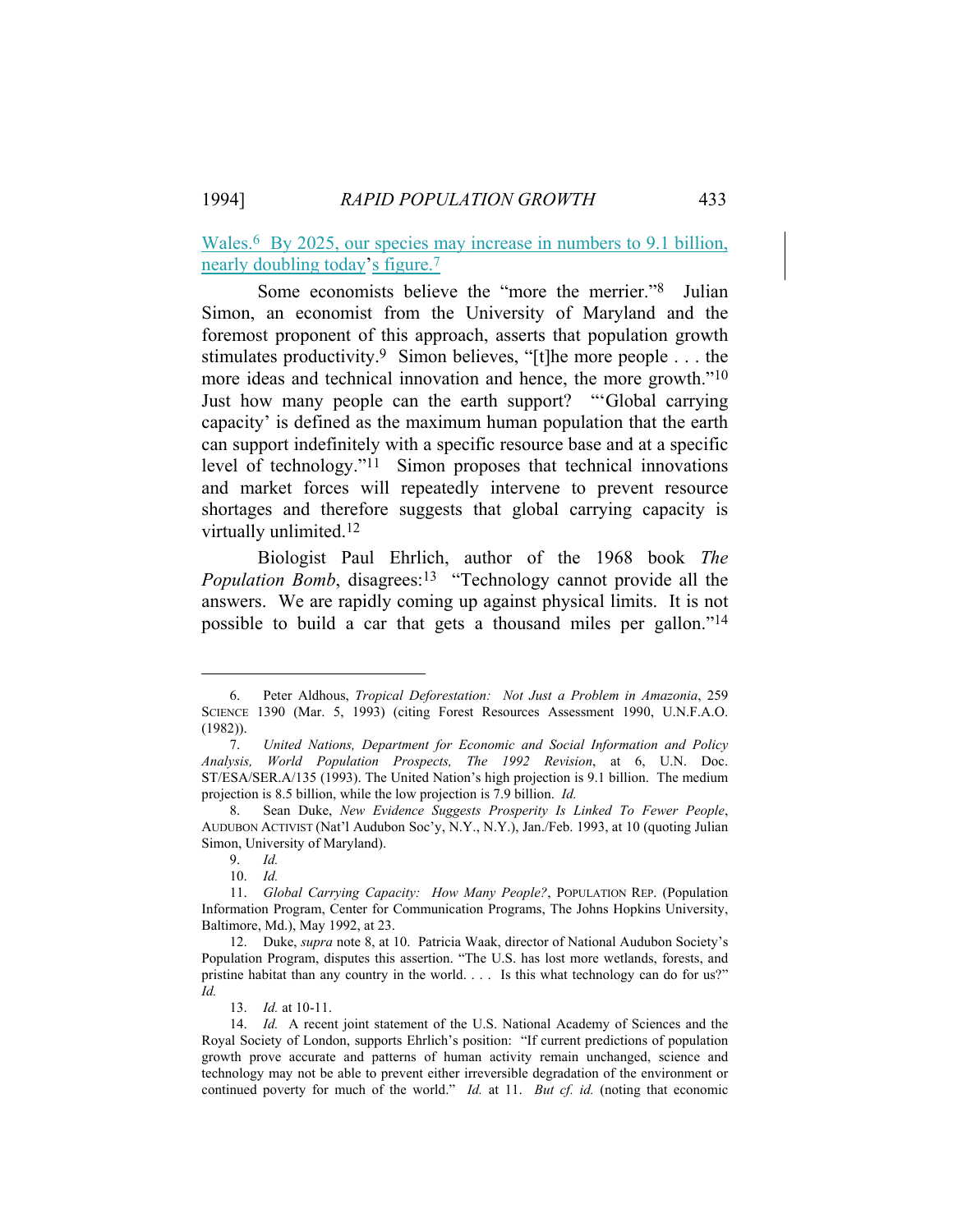Ehrlich predicts that mass starvation would result from too many people trying to exist on too little land and concludes that people must alter their patterns of consumption in order to prevent such a catastrophic consequence.15

 As early as 1763, English clergyman and economist Thomas Malthus raised concerns about population and its effect on the environment.16 In an essay originally published anonymously, Malthus argued that as the number of inhabitants on the Earth increases, the amount of resources will decrease, causing famine, disease, and in general, a reduced quality of life.17

 Malthus proposed that if human population remained unchecked, it would double and exceed the earth's ability to produce food.18 Whether or not Malthus' prediction will materialize remains to be seen. It is notable, however, that since 1984, population growth has exceeded grain production.<sup>19</sup>

 Although population growth alone is not responsible for the continual degradation of our environment,<sup>20</sup> it is clear that there is a strong link between the increasing numbers of human beings inhabiting the earth and the earth's environmental problems. This

development can occur where population growth is stable, as for example in the Platte River region in Nebraska).

 <sup>15.</sup> *Id.* at 10. Ehrlich states, "'Population is a drag on per capita income growth. . . . It means we must pour more capital into people, which makes economic growth more difficult by putting more pressure on non-renewable resources.'" *Id.*

 <sup>16.</sup> *Id.*

 <sup>17.</sup> *See generally* THOMAS ROBERT MALTHUS, AN ESSAY ON THE PRINCIPLE OF POPULATION AS IT AFFECTS THE FUTURE IMPROVEMENT OF SOCIETY (1798).

 <sup>18.</sup> Patricia Waak, *To Live as a Global Society: Empowering People For a Healthy Earth, Human Population and the Environment*, INTEGRATION, Dec. 1991 at 2.

 <sup>19.</sup> *Population and the Environment: Impacts in the Developing World*, *Questions and Answers* (Population Action International, Sharon L. Camp ed., Washington, D.C.), 1992, at 2 [hereinafter *Questions and Answers*]. Illustrative of this point is the fact that although China had a record harvest in 1990 "'the annual per capita output has been lower than the 1984 level due to the constant growth of population.'" *Id.* For a discussion of various causes of the decline in per capita food production, see *id.*

 <sup>20.</sup> Other factors include but are certainly not limited to "excessive consumption, waste, mismanagement, and ignorance about the ecological costs of new technologies. . . ." WHY POPULATION MATTERS, *supra* note 2, at 1.

Other sources of environmental damage in developing nations include "poverty . . . skewed systems of land tenure, uncontrolled commercialization of natural resources, inadequate control of polluting industries, destructive farming techniques, and urbanization." *Regional Overview*, POPULATION REP. (Population Information Program, Center for Communications Programs, The Johns Hopkins University, Baltimore, Md.), May 1992, at 7.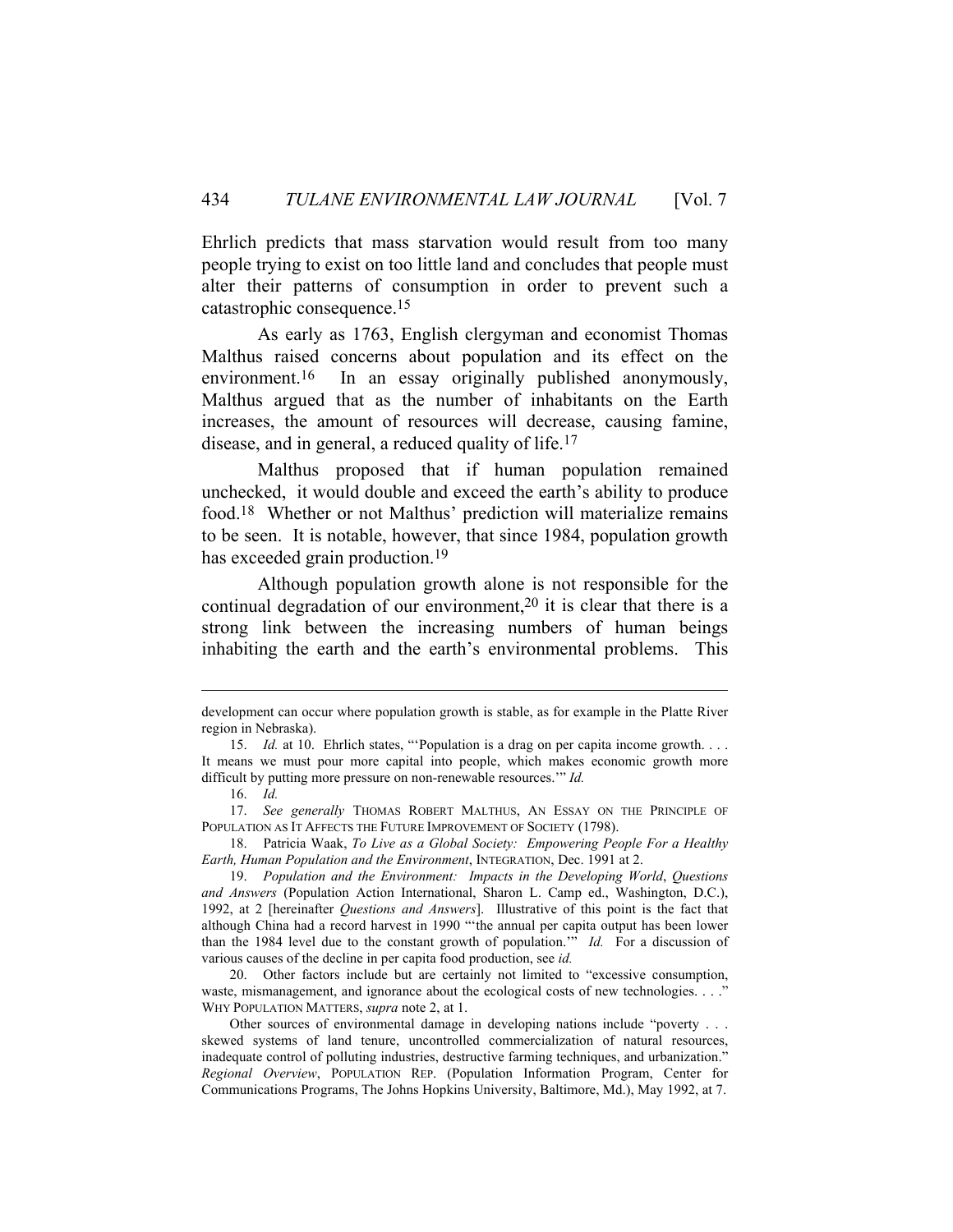Article explores the nature of the link, as well as the environmental impacts of rapid population growth.21 Additionally, this Article examines population policies of the United States and other countries and their effects on the environment. Finally, the Article considers various recommended actions for dealing with population and the environment.

### II. THE LINK

 There are several ways in which population growth endangers the environment:

- Each additional person adds an increment to the demand on the environment, making the situation a little worse.
- Each person's demand is multiplied to varying degrees by the person's affluence and by the environmental impact of technologies involved in production and consumption.
- The high population density of large cities, resulting partly from high birthrates, overwhelms water supply, sanitation, and waste disposal systems.
- The rapid pace of population growth leaves little time to promote environmental safeguards and to introduce new technologies. Solving environmental problems is more difficult and more expensive when populations grow quickly.
- The steadily increasing burden of growing population can eventually overload natural systems, causing their collapse.<sup>22</sup>

 <sup>21.</sup> *Challenging the Planet: Connections Between Population and The Environment* (Population Action International, Washington, D.C.), 1993 at 8 [hereinafter *Challenging the Planet*]. Researchers at the University of Michigan's Population-Environment Dynamics Project and the International Institute for Applied Sciences in Austria posit that population growth rarely directly impacts the environment. Instead, the impact manifests itself through social institutions, consumption patterns, and technologies. *Id.*

 <sup>22.</sup> *The Environment and Population Growth: Decade for Action*, POPULATION REP. (Population Information Program, Center for Communication Programs, The Johns Hopkins University, Baltimore, Md.), May 1992, at 2 [hereinafter *The Environment and Population*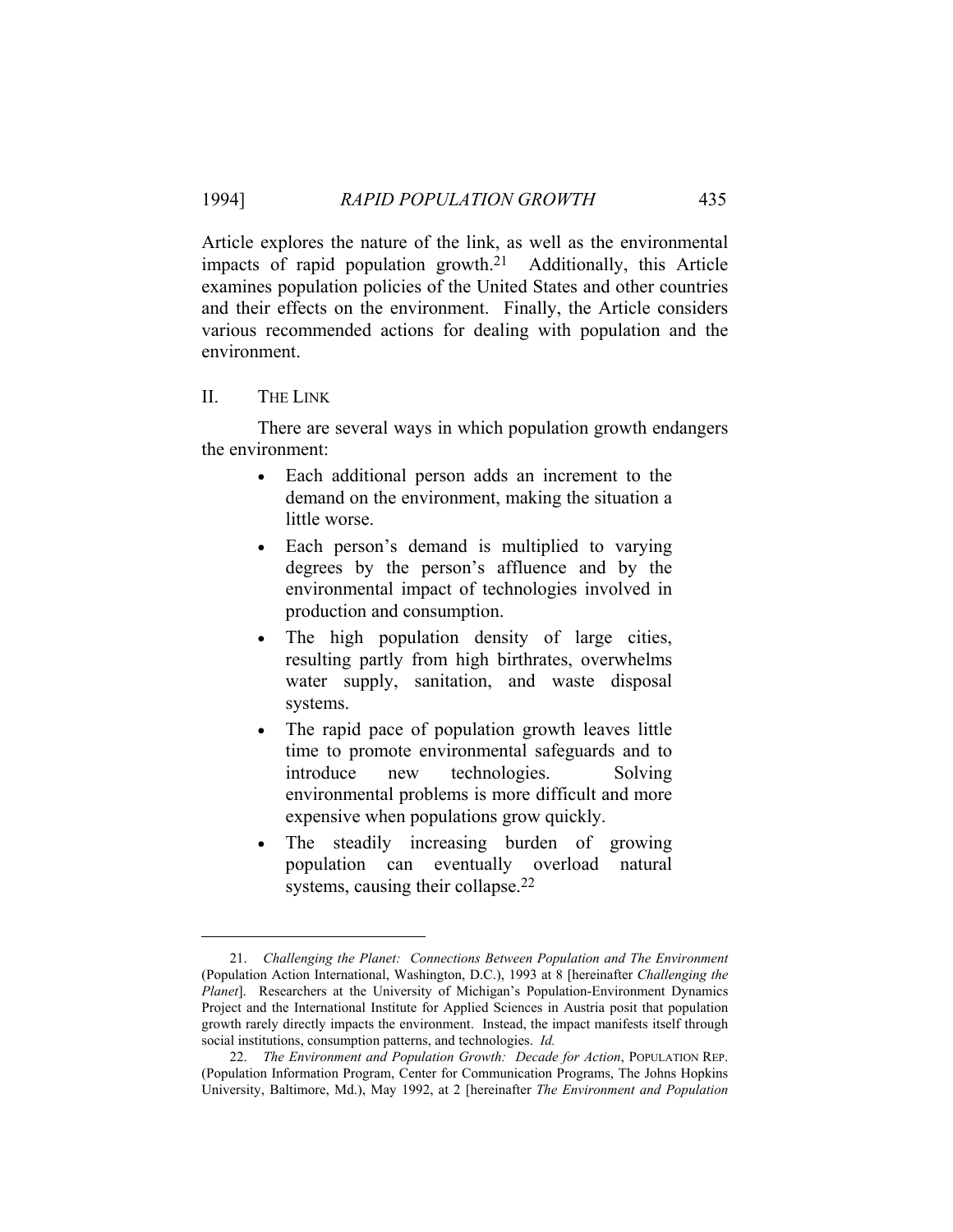In their recent book, *The Population Explosion*, Drs. Anne and Paul Ehrlich of Stanford University develop an equation to demonstrate how population growth and consumption affect the environment. The equation asserts that Environmental (I)mpact equals (P)opulation size times the average person's (A)ffluence or consumption levels times (T)echnology's polluting effects (I=PAT).23 Admittedly, while there is no single cause of environmental problems, and the equation ignores important factors such as resource distribution,<sup>24</sup> the formula does demonstrate how growth in population increases environmental impact at any level of technology and consumption.25

 Experts have proposed four additional theories regarding the connection between population change and environmental degradation: 1) Market-centered theory (neoclassical economics); 2) Theories centered on fixed resources (classical economics and natural science perspectives); 3) Dependency perspectives; and 4) Population as an intermediate variable.26 Although these theories are not

 25. *Questions and Answers, supra* note 19, at 1-2. *See generally The Population-Resource Equation, Population And The Environment: The Challenges Ahead* (United Nations Population Fund, N.Y., N.Y.), 1991, at 12-13 (discussing the I=PAT equation) [hereinafter CHALLENGES AHEAD]. *See also The Environment and Population Growth*, POPULATION REP. (Population Information Program, Center for Communication Programs, The Johns Hopkins University, Baltimore, Md.), May 1992, at 3. (discussing the I=PAT equation).

 26. *Population and the Environment: Impacts in the Developing World*, *Abstracts and Excerpts from Recent Scientific Studies, by Topic* (Population Action International, Sharon L. Camp ed., Washington, D.C.)) 1992, at 17 (citing Carole L. Jolly, Four Theories of Population Change and the Environment, Address Before the Population Association of America (Mar. 21-23, 1991)). Market-centered theory advances that market responses will allow resource alternatives and technology to sustain population. In theories concentrating on fixed resources, fertility reduction is most important; each individual has a negative impact on the environment and populations exceed carrying capacities of their local environments. Dependency perspectives focus upon population growth as symptomatic of

*Growth*]. For specific examples of where population growth caused natural systems to collapse, *see infra* note 26 and accompanying text.

<sup>23.</sup> PAUL R. EHRLICH & ANNE H. EHRLICH, THE POPULATION EXPLOSION 320 (1990).

 <sup>24.</sup> *Questions and Answers, supra* note 19, at 1-2. *See also id*. at 22 (citing *Population and Land Use Changes in Honduras: A Regional and Community Level View*, WORKSHOP ON POPULATION CHANGE AND LAND USE IN DEVELOPING COUNTRIES (National Academy of Sciences/Committee on Population, Washington, D.C.), Dec. 1991. Between 1970-1989, the population of Honduras doubled. The authors examined whether or not this doubling was the direct cause of soil erosion, watershed deterioration, deforestation, and the destruction of coastal resources. They conclude that "population increase is not a sufficient explanation; a more important factor has been land inequality and the investment patterns of large landowners." *Id.*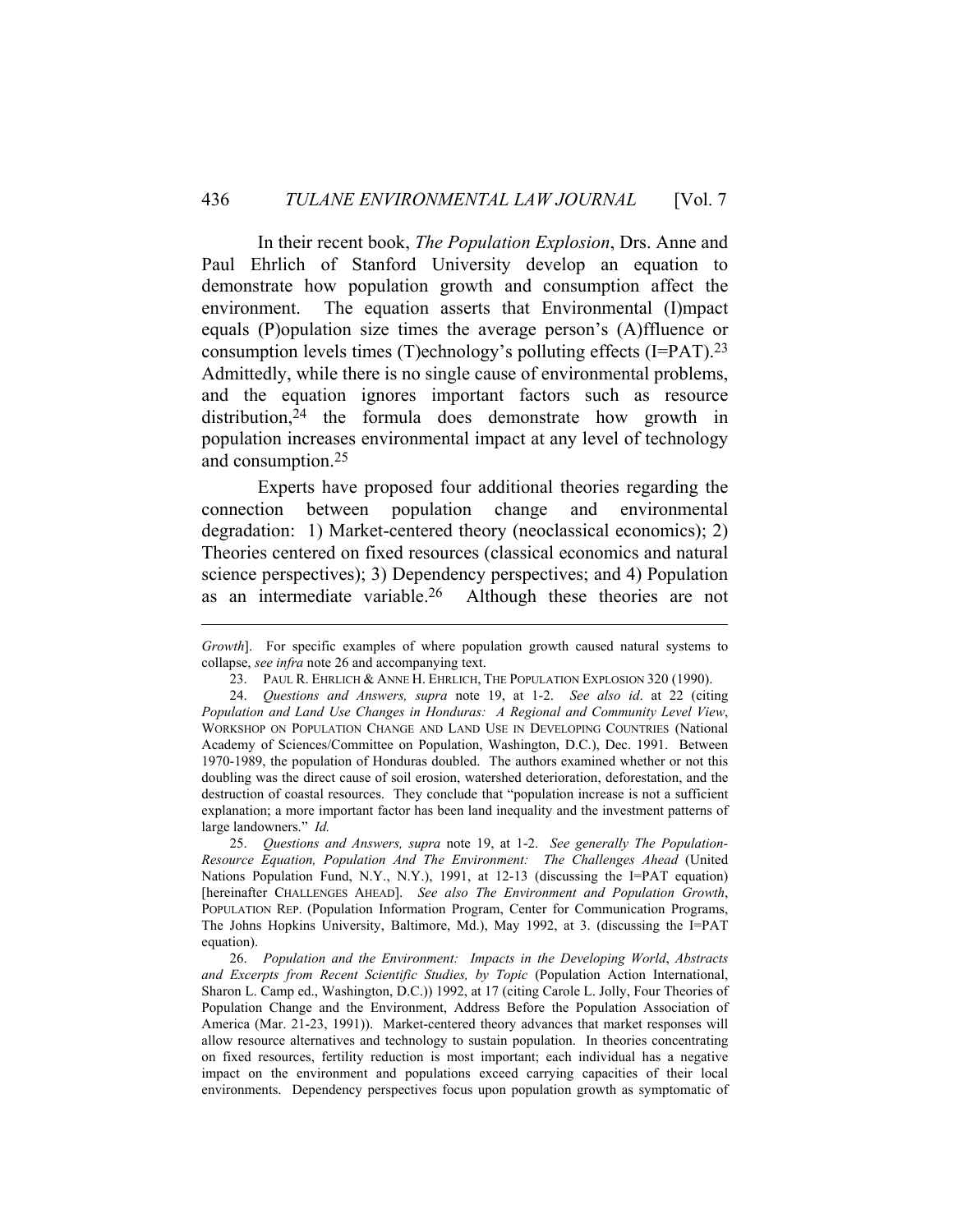mutually exclusive, they "provide a framework to analyze resource allocation, scale, and distribution, and population growth's effect on these three factors."27

 A dearth of empirical evidence is a major reason for the lack of consensus regarding the impact of rapid population growth on the environment.28 However, although much remains to be learned about the connection, "few experts suggest that rising human numbers are unrelated to the expanding environmental problems of the developing world. . . . .<sup>29</sup> History provides further evidence of the link. One can look to the Anasazi Native Americans of the Southwestern United States and the Mayan civilizations of Central America. Many archaeologists assert that these two cultures disappeared as a result of rapid population and natural resource degradation.30

### III. IMPACTS

 "[R]apid population growth burns nature's candle at both ends" generating more consumers while reducing natural productivity.31 Although nature is resilient and degraded renewable resources have the capacity to restore themselves,<sup>32</sup> when the population exploits resources faster than the resources can regenerate, there is grave danger of over exploitation.<sup>33</sup> Although some experts

unequal distribution and poverty which in turn leads to land degradation. Theorists who view population as an intermediate variable assert that population growth exacerbates the effects of more "ultimate causes" of environmental degradation: poverty, warfare, polluting technologies, etc. *Id.*

 <sup>27.</sup> *Id.* at 17-18.

 <sup>28.</sup> *Abstracts and Excerpts from Recent Scientific Studies, by Topic*, *in Questions and Answers*, *supra* note 19, at 17 (citing R. Paul Shaw, *The Impact of Population Growth on Environment: The Debate Heats Up*, 12 ENVTL. IMPACT ASSESSMENT REV. 11, 11-36 (1992)).

 <sup>29.</sup> *Questions & Answers*, *supra* note 19, at 7.

 <sup>30.</sup> Waak, *supra* note 18, at 2. Expanded consumerism and urbanization which led to the fall of Rome provides, perhaps, another example. *Id.*

 <sup>31.</sup> *How Population Growth Affects the Environment*, POPULATION REP. (Population Information Program, Center for Communication Programs, The Johns Hopkins University, Baltimore, Md.), May 1992, at 11.

 <sup>32.</sup> *Id.* After overgrazing, grasslands take one year to grow back; it may take twenty to 100 years for forest ecosystems to grow back; to replenish topsoils, it takes hundreds of years; and it takes between one and thousands of years to refill aquifers. *Id.*

 <sup>33.</sup> *Id.* Some authorities believe that soils and fish are already over exploited. *Id.*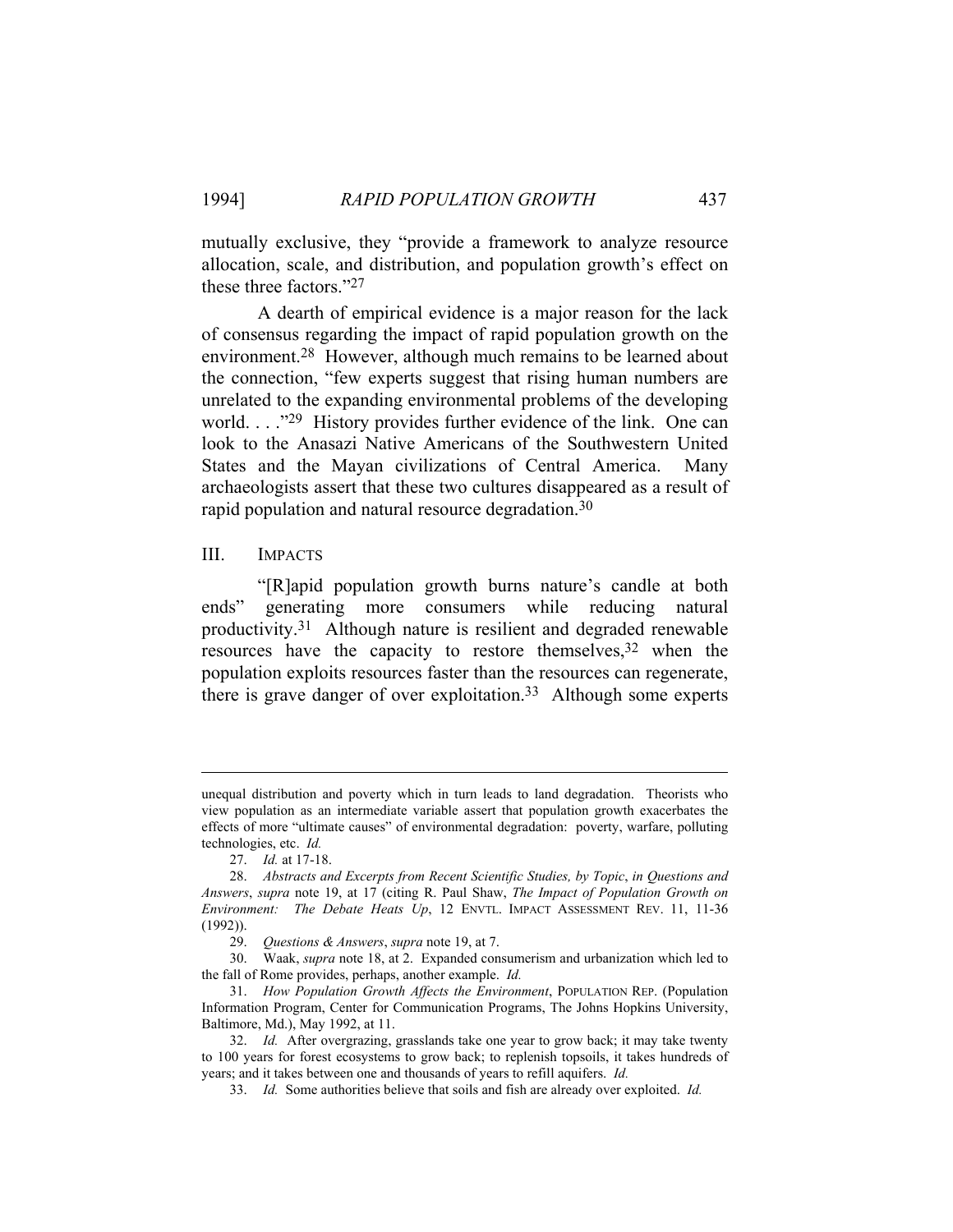believe that technological innovations will be the panacea,  $34$  it is quite possible that our rapidly growing population will lead to scarcity problems before technology is able to respond with alternatives.35

 Rapid population growth exacerbates current strains on the environment.36 Environmental stress is apparent in nearly every area of human interaction with the environment.37 Additionally, "it is clear that economic development cannot continue if key resources are depleted."38 This section will examine several impacts population growth has upon various natural resources, urban growth, and human health.

## *A. Agriculture, Food Supply, and Land Degradation*

 Simply put, each person has minimum food requirements, and consequently, as population increases, so does the total amount of food needed.39 Growing population pressure is changing patterns of land use necessary for food production.<sup>40</sup> In order to accommodate the growing population's demand for food, farmers in many developing countries are forced to cultivate land that is hilly, rocky, or dry, or areas with weak soils.41

 Overgrazing, deforestation, inefficient farming practices, urbanization, pollution, as well as rapid population growth, contribute to the deterioration of soil.42 These factors have damaged more than one-tenth of the earth's fertile soil since 1945, threatening the world's food supply.43 According to a recent report, production of meat, fish and grains per person has declined to a point where the earth's

 <sup>34.</sup> *See, e.g.,* Duke, *supra* note 8, at 10 (discussing the theory of Julian Simon, a University of Maryland economist).

 <sup>35.</sup> *See The Environment and Population Growth*, *supra* note 22, at 3.

 <sup>36.</sup> CHALLENGES AHEAD, *supra* note 25, at 15.

 <sup>37.</sup> *Agriculture and Population Pressure*, POPULATION REP. (Population Information Program, Center for Communication Programs, The Johns Hopkins University, Baltimore, Md.), May 1992, at 11.

 <sup>38.</sup> CHALLENGES AHEAD, *supra* note 25, at 15.

 <sup>39.</sup> *Agriculture and Population Pressure*, *supra* note 37, at 11.

 <sup>40.</sup> *Id.* at 12.

 <sup>41.</sup> *Id.* In densely populated parts of Indonesia, for example, peasants are cultivating steep slopes; farmers in marginal areas of Africa are forced onto semi-arid rangelands previously used to support nomadic tribes. *Id.*

 <sup>42.</sup> *Food Supply Crisis*, THE ZPG REP. (Zero Population Growth, Washington, D.C.), Nov. 1992, at 2.

 <sup>43.</sup> *Id.*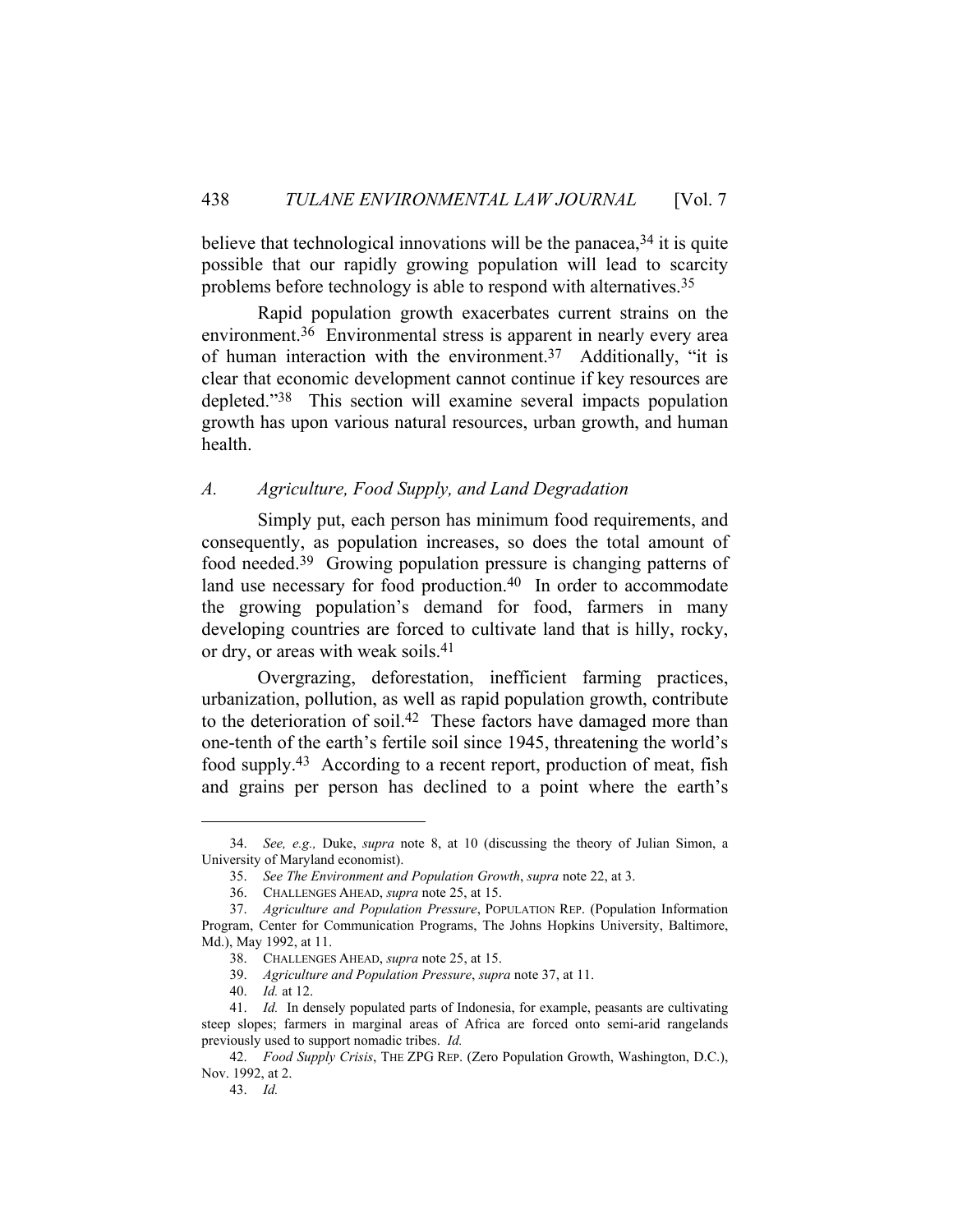carrying capacity may have been reached, and nearly one in five people is malnourished.44

 Desertification presently threatens one third of the Earth's land surface.<sup>45</sup> This threat affects at least 850 million people.<sup>46</sup> Without major conservation efforts, the United Nations Food and Agriculture Organization (FAO) estimates that by the end of the next century, developing countries may experience a thirty percent fall in agricultural production, whereas their populations may increase four to six times.47 Even if increases in human numbers is not the main cause of hunger and malnutrition, rapid growth exacerbates environmental problems and poverty that prevent many from buying and growing an adequate supply of food.48 Lester Brown, president of Worldwatch states, "'The bottom line is that the world's farmers can no longer be counted on to feed the projected additions to our numbers."49

#### *B. Forests*

 Between 1971 and 1986, forests decreased by 125 million hectares.<sup>50</sup> Tropical forests are disappearing by approximately 15.4

 <sup>44.</sup> Brad Knickerbocker, *The Balance Between Food and People Has Become Threatened*, CHRISTIAN SCIENCE MONITOR, Jan. 18, 1994, at 10. The article discusses a report by Worldwatch Institute, "State of the World." The report reveals that "[b]etween 1989 and 1993, the fish catch per person dropped [seven percent]; per capita grain output by [1993] had fallen [eleven percent]." *Id.*

 <sup>45.</sup> CHALLENGES AHEAD, *supra* note 25, at 16.

 <sup>46.</sup> *Id.* About \$30 billion is lost each year in terms of lost production while the cost of reviving desertified land for purposes of production is often prohibitive for most developing countries. *Id.* 

 <sup>47.</sup> Sharon L. Camp, *Population: The Critical Decade*, 90 FOREIGN POLICY 126, 129 (1993). The FAO also estimates that eighteen percent of all cropland could be completely lost if conservation measures are not taken in time. CHALLENGES AHEAD, *supra* note 25, at 15-16.

 <sup>48.</sup> Camp, *supra* note 47, at 130.

 <sup>49.</sup> Knickerbocker, *supra* note 44, at 10. *Cf.* RONALD BAILY, ECO-SCAM: THE FALSE PROPHETS OF ECOLOGICAL APOCALYPSE (1993) (disputing the assertions in Knickerbocker's article)*.*

 <sup>50.</sup> CHALLENGES AHEAD, *supra* note 25, at 16. This figure is probably underestimated considering encroachment upon forest lands. *Id.* The Philippines only have eight percent of the forests it had fifty years ago. *Forests*, POPULATION REP. (Population Information Program, Center for Communications Programs, The Johns Hopkins University, Baltimore, Md.), May 1992, at 15 [hereinafter *Forests*].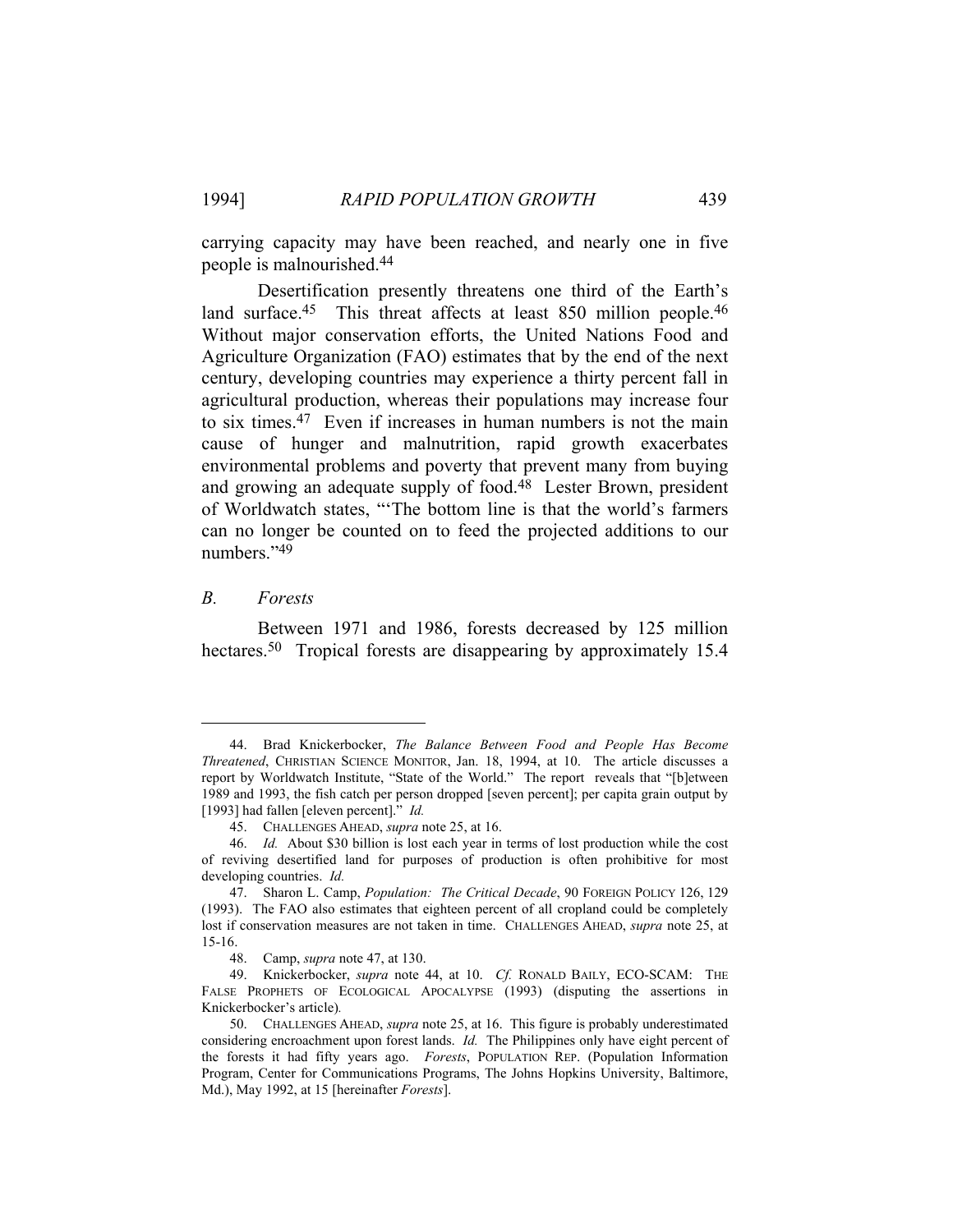million hectares per year.<sup>51</sup> Deforestation is a result of population growth.52 Growing numbers of persons who need fuel for heating and cooking lead to increased pressure on forest land.53 Increased slashand-burn practices and intensive shifting cultivation are also indirect results of population pressures.54 Although shifting cultivation is sustainable if the forest is left to regrow over ten to twenty years, increases in population densities force people to return to the same area of land more often, which does not allow the forest enough time to regenerate.55

 Forests are essential for many ecological functions: retaining soil and absorbing water; helping to prevent floods, landslides, and erosion; regulating world climate; providing ingredients for commercial and industrial products; and housing plant and animal species.<sup>56</sup> Losing forests may lead to serious consequences.

### *C. Biodiversity*

 As forests disappear, so do homes for various plant and animal species.<sup>57</sup> The fauna and flora are genetic resources "of inestimable" value to human welfare."<sup>58</sup> It is thought that the majority<sup>59</sup> of undiscovered species of plants and animals<sup>60</sup> reside in tropical moist forests that encompass only about seven percent of the Earth's

 <sup>51.</sup> Aldhous, *supra* note 6, at 1390. By the year 2010, only four of the seventy-six countries that now have tropical forests may have large stands of undamaged forests left. *Forests*, *supra* note 50, at 15; *see generally* Jacqueline Sawyer, *Tropical forests—multiple use, not multiple abuse*, 39 EARTHWATCH 4-5 (1990).

 <sup>52.</sup> *Forests*, *supra* note 50, at 15 ("Population pressures contribute directly to deforestation."); *see also* CHALLENGES AHEAD, *supra* note 25, at 16 ("[G]rowing populations may be responsible for as much as 80 per cent of the loss of forest cover.").

 <sup>53.</sup> *Forests*, *supra* note 50, at 15-16. *See also* Camp, *supra* note 47, at 130 (discussing deforestation); Don Hinrichson, *People and forests: what future?*, 39 EARTHWATCH 1-3 (1990) (discussing the effects of logging).

 <sup>54.</sup> *See Forests, supra* note 50, at 15 (Slash-and-burn or shifting cultivation is a practice whereby people "clear small plots, cultivate them for two to three years, and then move on to repeat the process."); *see also* Terry Rambo, *Slash-and-burn farmers: villains or victims?*, 39 EARTHWATCH 10 (1990).

 <sup>55.</sup> *Forests, supra* note 50, at 15.

 <sup>56.</sup> *Id.* at 16.

 <sup>57.</sup> CHALLENGES AHEAD, *supra* note 25, at 17.

 <sup>58.</sup> *Id.*

 <sup>59.</sup> Fifty to eighty percent of all species live in tropical moist forests. *Id.* at 18.

 <sup>60.</sup> Experts have identified about 1.7 million plants and animals species, but it is estimated that 10 to 30 million species exist. *Id.* at 17-18.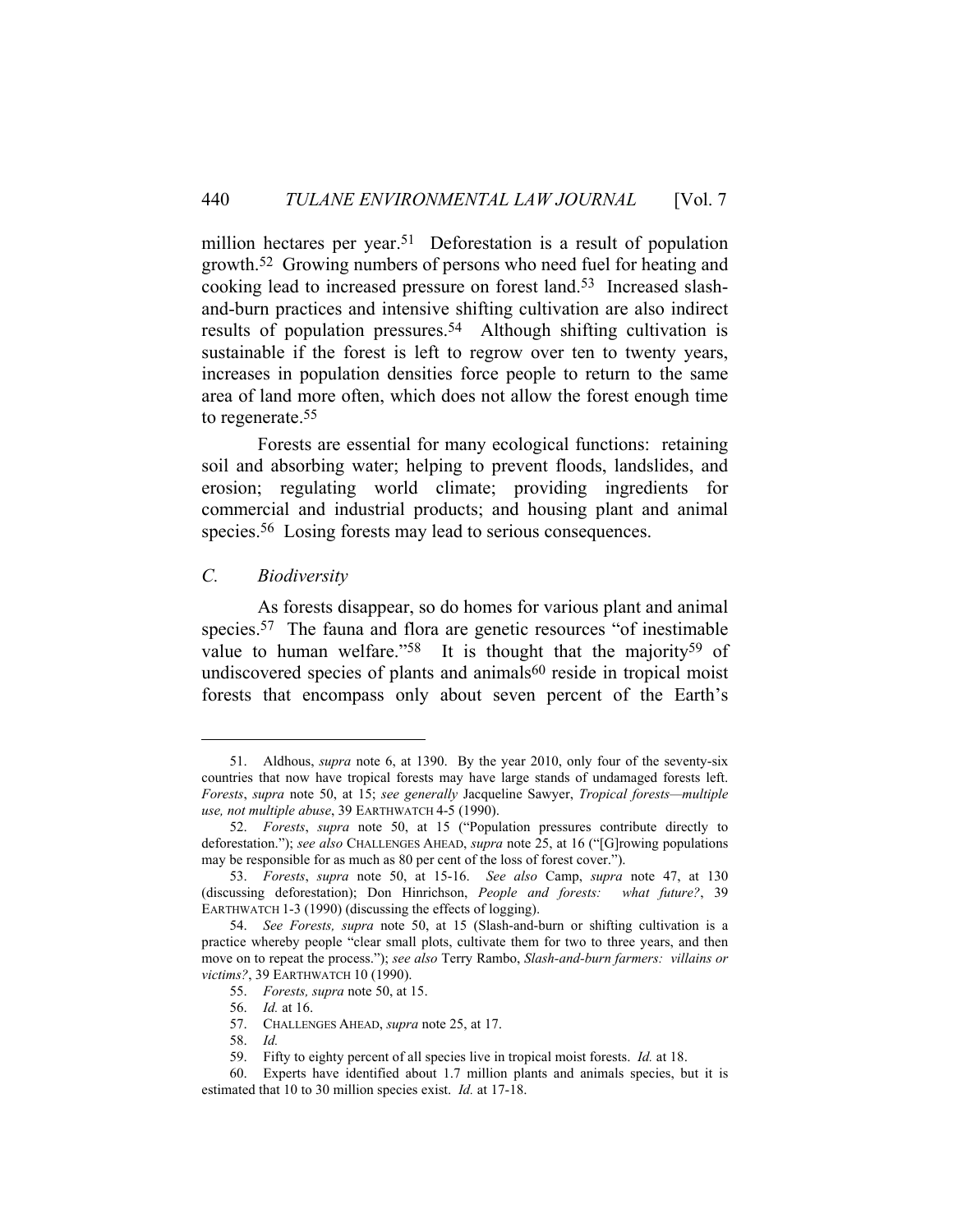surface.<sup>61</sup> A recent ecological study suggests that much of the loss of unique plants and animals is occurring in eighteen "hot spots" of biological diversity: fourteen tropical forests and four Mediterraneantype zones.62 Increasing development from human populations are mainly to blame.<sup>63</sup>

 Further, the loss of biodiversity can strain the world's ability to feed growing numbers of people.64 It is estimated that there are 80,000 species of edible plants. While only 200 have been cultivated, only twelve are currently important staples.65

#### *D. Freshwater*

 "Less than [one percent] of the earth's water is available for human consumption."<sup>66</sup> Indirect consequences of population growth, such as deforestation and poor land and water management, adversely affect water resources.67 For example, deforested land, because it retains less moisture, leads to erosion and downstream flooding.<sup>68</sup>

 There is also a direct connection between population growth and the amount of water available per capita.69 At least twice this century water consumption has doubled as a result of population growth and inefficient use of water resources.70 Water consumption

 <sup>61.</sup> *Id.* at 18.

 <sup>62.</sup> CHALLENGES AHEAD, *supra* note 25, at 18. These areas contain "exceptional concentrations of endemic species . . . . [and perhaps] nearly [twenty percent] of the Earth's plant species on only .5 [percent] of the Earth's land surface." *Id.*

 <sup>63.</sup> *Id.*

 <sup>64.</sup> *Freshwater*, POPULATION REP. (Population Information Program, Center for Communication Programs, The Johns Hopkins University, Baltimore, Md.), May 1992, at 16 [hereinafter *Freshwater*].

 <sup>65.</sup> CHALLENGES AHEAD, *supra* note 25, at 18.

 <sup>66.</sup> *Freshwater*, *supra* note 64, at 16. For an in-depth discussion of the relation between population growth and water, see ROBERT ENGLEMAN & PAMELA LEROY, SUSTAINING WATER; POPULATION AND THE FUTURE OF RENEWABLE WATER SUPPLIES (Population Action International, Washington, D.C., 1993).

 <sup>67.</sup> *See* CHALLENGES AHEAD, *supra* note 25, at 18.

 <sup>68.</sup> *Id.* As a result of deforested upland watersheds in the Indian sub-continent, for example, millions are forced to subsist on eroded lands and areas prone to floods have "increased from 19 million hectares in 1960 to 60 million hectares by 1984." *Id.*

 <sup>69.</sup> *Freshwater, supra* note 64, at 16; *see also* CHALLENGES AHEAD, *supra* note 25, at 18 ("Since water resources are finite . . . [] more people means less water per capita . . . . [T]he International Hydrological Programme of UNESCO indicate[s] that . . . in 1850 freshwater resources were . . . over 33,000 cubic metres per person per year, [whereas] today the annual amount available has shrunk to only 8,500 cubic metres per person.").

 <sup>70.</sup> *Id.* at 19.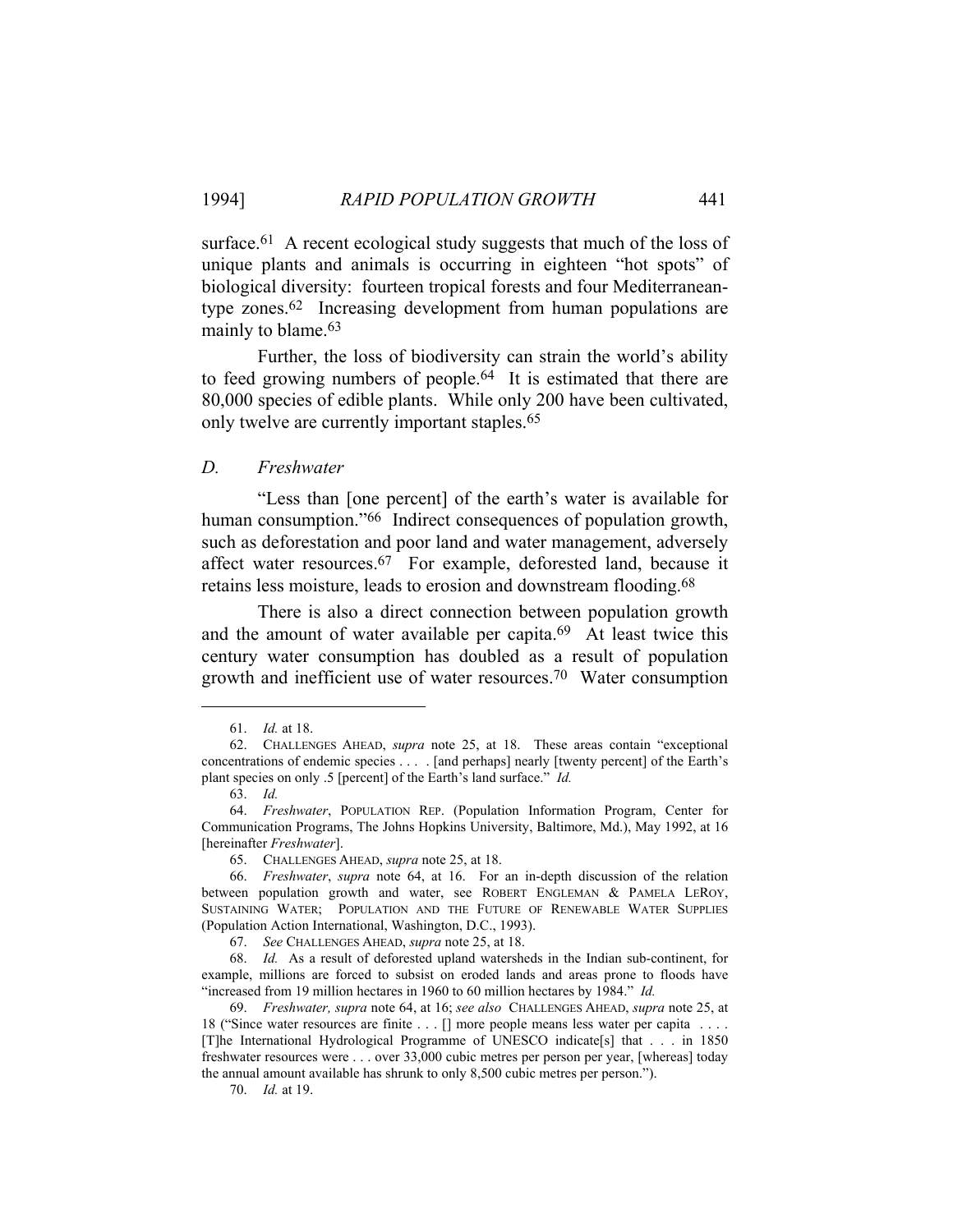could double again within the next two decades.<sup>71</sup> It is currently estimated that eighty countries with forty percent of the world's population experience water shortages at some time during every year.72

 Water quality is also an issue. The more people, the greater the need for sanitation. As of 1990, 1.7 billion people worldwide had no access to sanitary waste facilities.<sup>73</sup> Fecal wastes cause oxygen depletion in water killing fish, plants, and other animals.74 Moreover, increasing demand for food and goods leads to increased industrial and agricultural waste, which is often discharged into rivers, lakes, or aquifers.75 By the end of this decade, if water pollution continues at current rates, nearly one-quarter of the earth's supply of freshwater could be unsafe for human consumption.76

#### *E. Oceans*

 Population pressures produce several dangers for the earth's oceans. Growing populations on or near the coasts<sup>77</sup> increase the demand for food, resulting in overfishing.78 Coastal development is another damaging result. This development is reducing the oceans' productive capacity<sup>79</sup> and damaging natural ecosystems.<sup>80</sup>

78. *Id.*

 <sup>71.</sup> *Id.*

 <sup>72.</sup> ENGLEMAN & LEROY, *supra* note 66, at 18.

 <sup>73.</sup> *Id.* at 30. It is estimated that the number of urban dwellers without fresh water and sanitation services will increase by eighty percent by the year 2000. *Challenging the Planet*, *supra* note 21, at 3.

 <sup>74.</sup> *Freshwater*, *supra* note 64, at 17.

 <sup>75.</sup> *Id.*

 <sup>76.</sup> *Id.* It is presently estimated that nearly 1 billion people do not have access to safe water. *Id. See also Threat Seen to Oceans' Role in Human Survival*, N.Y. TIMES, Nov. 30, 1993, at C4 (discussing a recent report by Worldwatch Institute that states that "the slow, persistent incursions of coastal habitat destruction, the relentless push to increase the global fish catch, and the dispersed sources of pollution that ultimately end up in the sea" are even more destructive to the oceans than catastrophic oil spills.) [hereinafter *Threat Seen*].

 <sup>77.</sup> Approximately sixty percent of the world's population lives within 100 km of ocean coasts. *The Oceans*, POPULATION REP. (Population Information Program, Center for Communication Programs, The Johns Hopkins University, Baltimore, Md.), May 1992, at 19 [hereinafter *The Oceans*].

 <sup>79.</sup> *Id.* These developments destroy the coastal areas that function as hatcheries for ninety percent of the world's fish catch. *Id.*

 <sup>80.</sup> *Id.* Pollution and dredging and filling of wetlands to accommodate further development contribute to the harm. *Id.*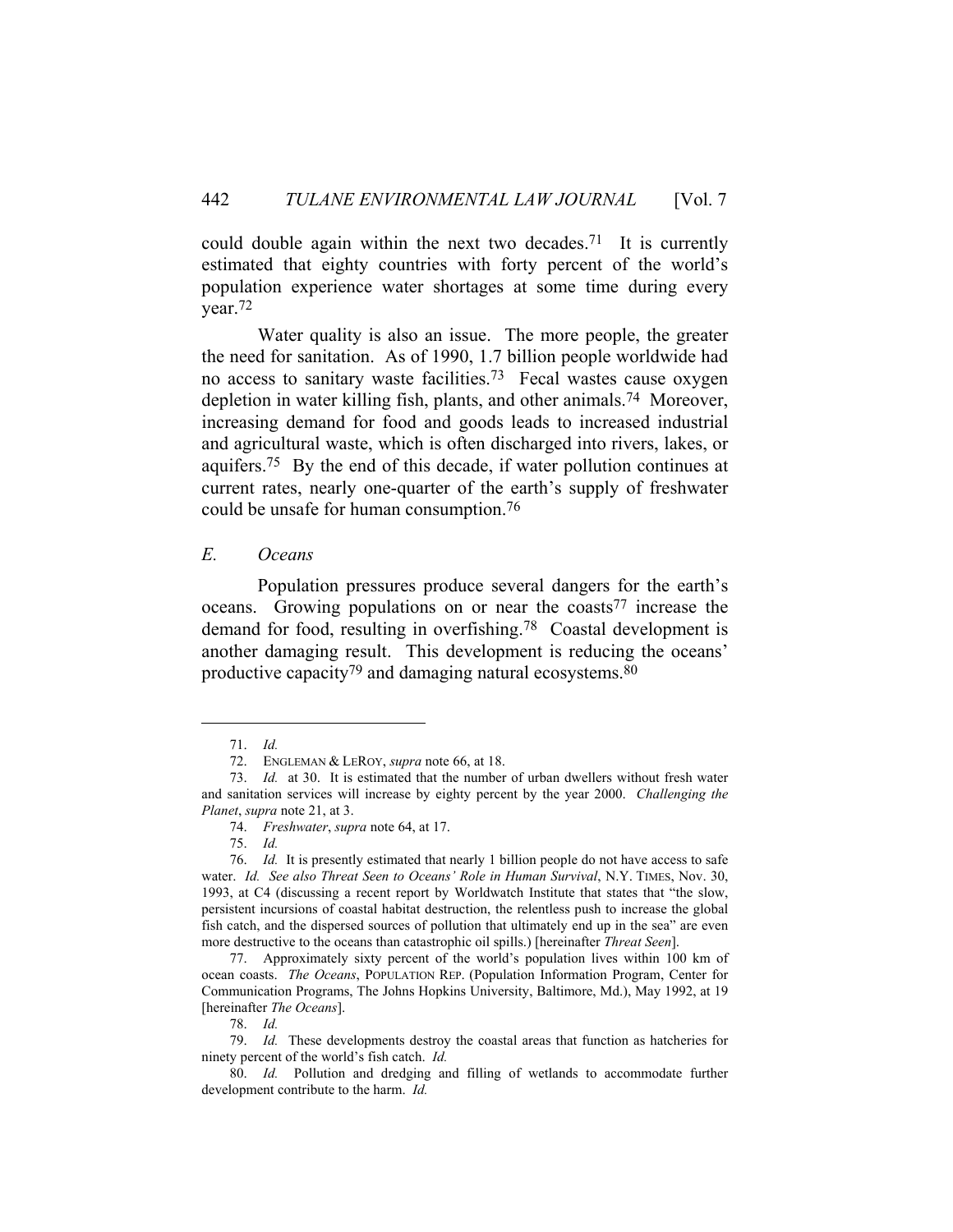Coastal settlements wreak environmental havoc: "[S]ewages discharged into upland rivers, sediment from tree cutting, and fertilizer and pesticide run off eventually reach the oceans."81 Apart from providing food, oceans serve other important functions: regulation of climate; protection against extreme temperature fluctuations; absorption of carbon dioxide; and housing for a great number of animal species that inhabit coral reefs.<sup>82</sup> The pollution that results from increases in population detrimentally affects all of these functions. As population grows, the problems will likely worsen.<sup>83</sup>

# *F. Urban Migration*

 In 1950, eighteen percent of the world population lived in urban areas.84 As of mid 1990, forty-three percent lived in urban areas.85 Most of the urban population increase is occurring in developing countries<sup>86</sup> and is mainly due to increasing rural poverty.87 Rising urban population strains city services88 and further stresses sanitation difficulties.<sup>89</sup> For example, in many parts of Southeast Asia, rivers have become "virtual open sewers and many

 <sup>81.</sup> *Id.* 

 <sup>82.</sup> *Id.* The sea has supplied humanity with anti-leukemia drugs from sea sponges, bone-graft material from coral, diagnostic material from red algae. *Threat Seen*, *supra* note 76. Already ten percent of the coral reefs have been destroyed and another sixty percent are currently threatened. *Most Ocean Pollution Starts on Land*, CHRISTIAN SCIENCE MONITOR, Nov. 29, 1993, at Features Section 17.

 <sup>83.</sup> *The Oceans*, *supra* note 77, at 19. A recent paper by Peter Weber, researcher for the Worldwatch Institute, entitled "Abandoned Seas: Reversing the Decline of the Oceans," reveals that thirty-three percent of all the pollutants entering into the oceans worldwide come via emissions from land-based sources, and forty-four percent from rivers and streams. *See Most Ocean Pollution Starts on Land*, *supra* note 82.

 <sup>84.</sup> *Population Impacts on Quality of Life, in* CHALLENGES AHEAD, *supra* note 25, at 21.

 <sup>85.</sup> U.N. Dep't. of Econ. and Soc. Info. and Pol'y Analysis, World Urbanization Prospects, the 1992 Revision at 3, U.N. DOC. St/ESA/SER.A/136, U.N. Sales No. E.93.XIII.II (1993). The United Nations predicts that by 1995, the figure will rise to fortyfive percent; to fifty percent in 2005; and that in 2025, more than three-fifths of the world population will live in urban areas. *Id*.

 <sup>86.</sup> *Id.* In 1990, sixty-one percent of the world's urban population lived in developing countries. *Id.* In Latin America, Africa, and parts of Asia, there are an estimated 10 million "environmental refugees" moving from rural to urban areas. Camp, *supra* note 47, at 130.

 <sup>87.</sup> Camp, *supra* note 47, at 130.

 <sup>88.</sup> *Id.* at 130-31.

 <sup>89.</sup> *See supra* notes 73-74 and accompanying text.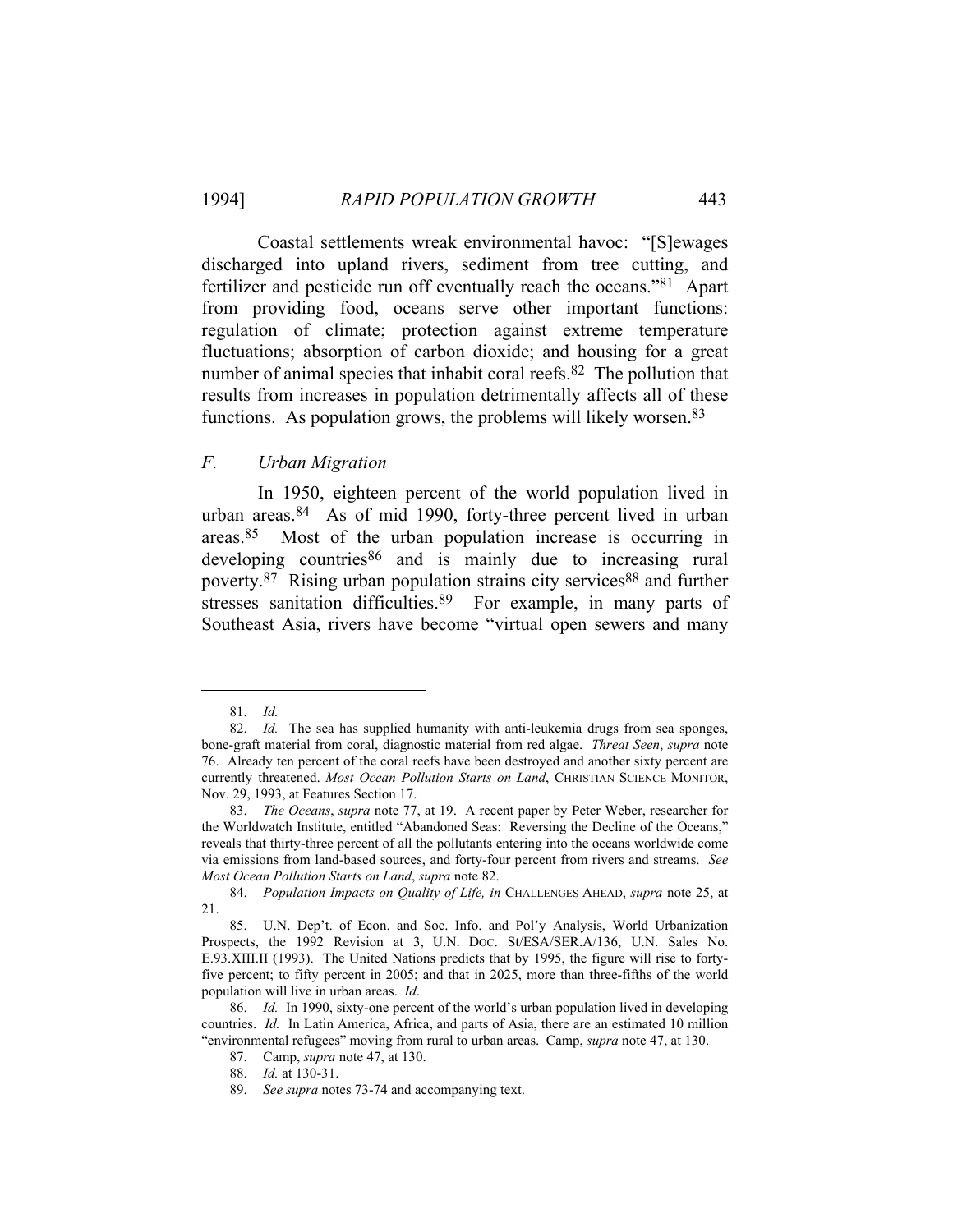waterways flowing through metropolitan areas are biologically dead."90

 It is estimated that 100 million people were migrants in 1992—double the number of migrants in 1989.91 Of that 100 million, 37 million left their homes to escape violence, drought or environmental destruction.<sup>92</sup> As population growth increases, international migration is expected to increase as well. Slowing population growth is cited as one of "the only effective means of reducing migration pressure over the long term."93 Without such action, according to Dr. Nafis Sadik, the executive director of the United Nations Population Fund, current migration may become the "'human crisis of our age."<sup>94</sup>

# *G. Poverty*

 Over one billion people, approximately one-fifth of the world's population, live in poverty.<sup>95</sup> Poverty, population growth, and environmental degradation are "mutually reinforcing phenomena."96 Economic struggles often force those in poverty to "destroy their surroundings by cutting down trees, overworking the soil, overgrazing rangelands, and overfishing."97 Further, attempts by developing countries to escape poverty also damage the environment. Efforts to raise foreign currency often lead to an exploitation of timber and cash crops.98

 <sup>90.</sup> Camp, *supra* note 47, at 131.

 <sup>91.</sup> *Wave of Migration Troubles UN*, DETROIT FREE PRESS, July 6, 1993, at 7A. This estimate comes from the UN Population Fund annual report cited in the news article. *Id.*

 <sup>92.</sup> *The Human Crisis of Our Age*, BOSTON GLOBE, July 1, 1993, at 62.

 <sup>93.</sup> *European Efforts to Halt Immigration Questioned*, CHI. TRIB., July 16, 1993, at 7. 94. *Id.*

 <sup>95.</sup> *Regional Overview,* POPULATION REP. (Population Information Program, Center for Communication Programs, The Johns Hopkins University, Baltimore, Md.), May 1992, at 7 [hereinafter *Regional Overview*]. *See also Population Impacts Quality of Life, in*  CHALLENGES AHEAD, *supra* note 25, at 21 ("The number of absolute poor is now over 1 billion and growing.").

 <sup>96.</sup> *Issues and Answers on Population and Environment, in* WHY POPULATION MATTERS, *supra* note 2, at 5. Environmental problems are exacerbated by poverty and underinvestment, which is aggravated by unmanageable foreign debt. *Id.*

 <sup>97.</sup> *Regional Overview, supra* note 95, at 7. *See also Issues and Answers on Population and the Environment, in* WHY POPULATION MATTERS, *supra* note 2, at 5 (citing overcropping and overgrazing).

 <sup>98.</sup> *Regional Overview, supra* note 95, at 7. Industries often rationalize excessive releases of harmful pollutants by asserting that they are creating more jobs and generating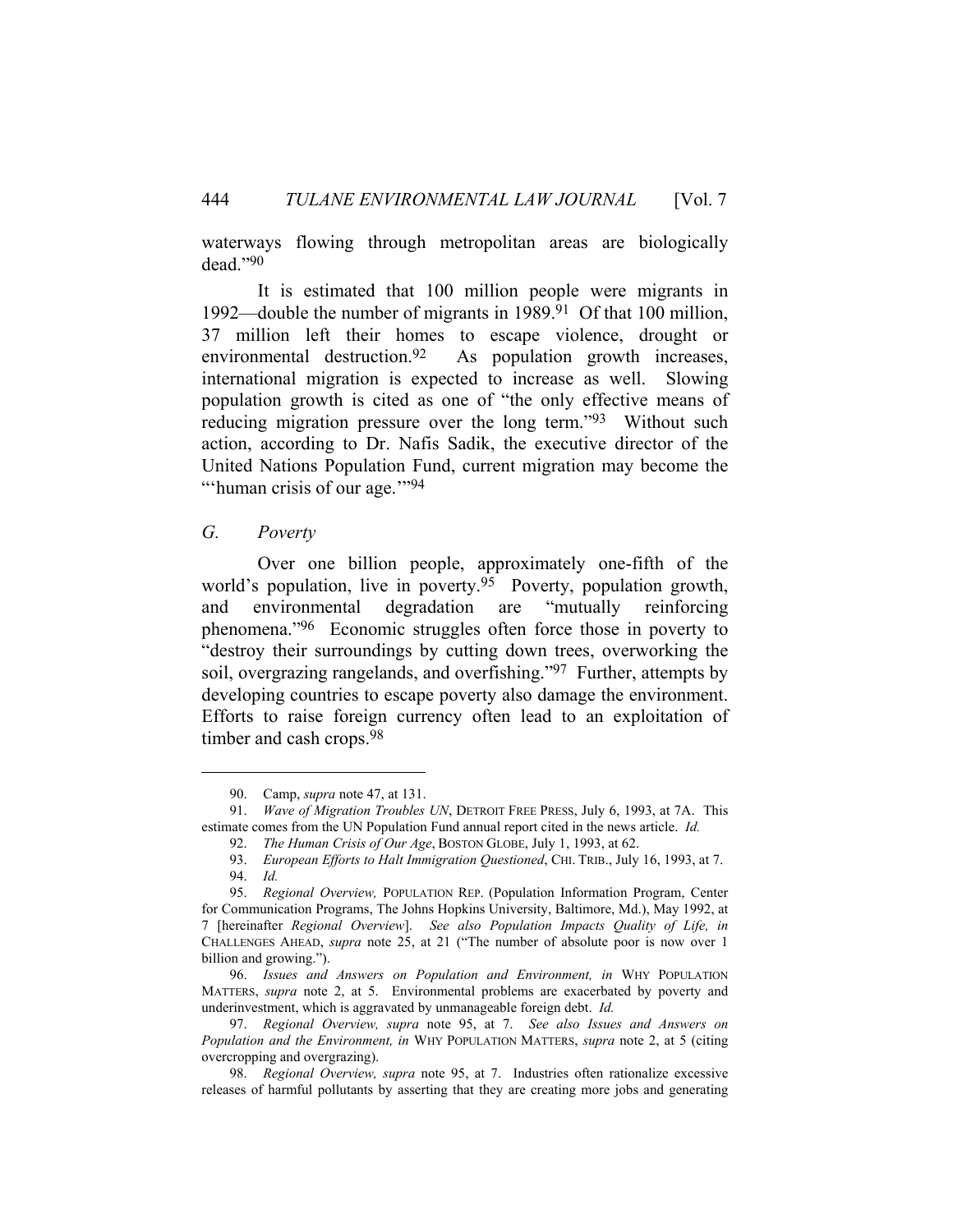# *H. Health*99

 The United Nations estimates that 10 to 25 million people die each year as a result of diseases caused or aggravated by polluted drinking water.100 Efforts to feed growing numbers of people result in expanded agriculture, posing risks to worldwide health. For example, land irrigation is siphoning off safe drinking water.<sup>101</sup> Expanded agriculture is a major cause of deforestation. Deforestation adversely affects world health by forcing traditional healers to travel farther in order to retrieve medicinal plants.<sup>102</sup> The destruction of biodiversity also may destroy many species that have possible medicinal benefits. A representative from the United Nations noted, "A cure for AIDS may have already been thrown out."<sup>103</sup>

 Another threat to health arises from pregnancy and the birth process itself. Nearly 500,000 women die annually from complications during pregnancy or while giving birth. Nearly ninetynine percent of these women are from developing countries. At least 200,000 more die from illegal or poorly performed abortions.104 If

more revenue. In addition, modern intensive farming technologies often supplant traditional land conservation techniques. *Id.* For more on poverty and the environment, see generally Sharon Camp, *Population Pressure, Poverty and the Environment* (Population Action International, Washington, D.C., 1990).

 <sup>99.</sup> *See generally A Polluted Environment: Hazardous to Your Health,* POPULATION REP. (Population Information Programs, Center for Communication Programs, Johns Hopkins University, Baltimore, Md.), May 1992, at 18 (discussing the effects of crowding, water pollution and water scarcity, air pollution, lead, and hazardous wastes on health).

 <sup>100.</sup> Steve Mirsky, *Severe Worldwide Health Problems Tell of Overburdened Environment*, AUDUBON ACTIVIST (Nat'l Audubon Soc'y, N.Y., N.Y.), Jan./Feb. 1993, at 11. Each year four million children die from diarrheal diseases mainly stemming from contaminated food and water. *Id.* Further, according to Johns Hopkins University Population Information Program, human waste in water is "responsible worldwide for 500 million cases of amoebic dysentery, 70 million of typhoid, 250 million of giardiasis, 100 million of gastroenteritis, and 300,000 of cholera." *Id.*

 <sup>101.</sup> *Id.*

 <sup>102.</sup> *See id.* It is estimated that traditional medicinal healers supply primary medical care to at least 1.5 million people throughout the world. *Id.*

 <sup>103.</sup> *Id.* (quoting Noel Brown of the United Nations). A pharmaceutical scientist for the University of Chicago estimates that as many as 600 undiscovered medicines may disappear from the earth by the year 2000. *Id.*

 <sup>104.</sup> *Population Impacts On Quality of Life, in* CHALLENGES AHEAD, *supra* note 25, at 20. *See also* Mirsky, *in* AUDUBON ACTIVIST, *supra* note 100, at 11 (noting also that approximately 500,000 women die yearly from pregnancy complications and that 200,000 women die from illegal or failed abortions).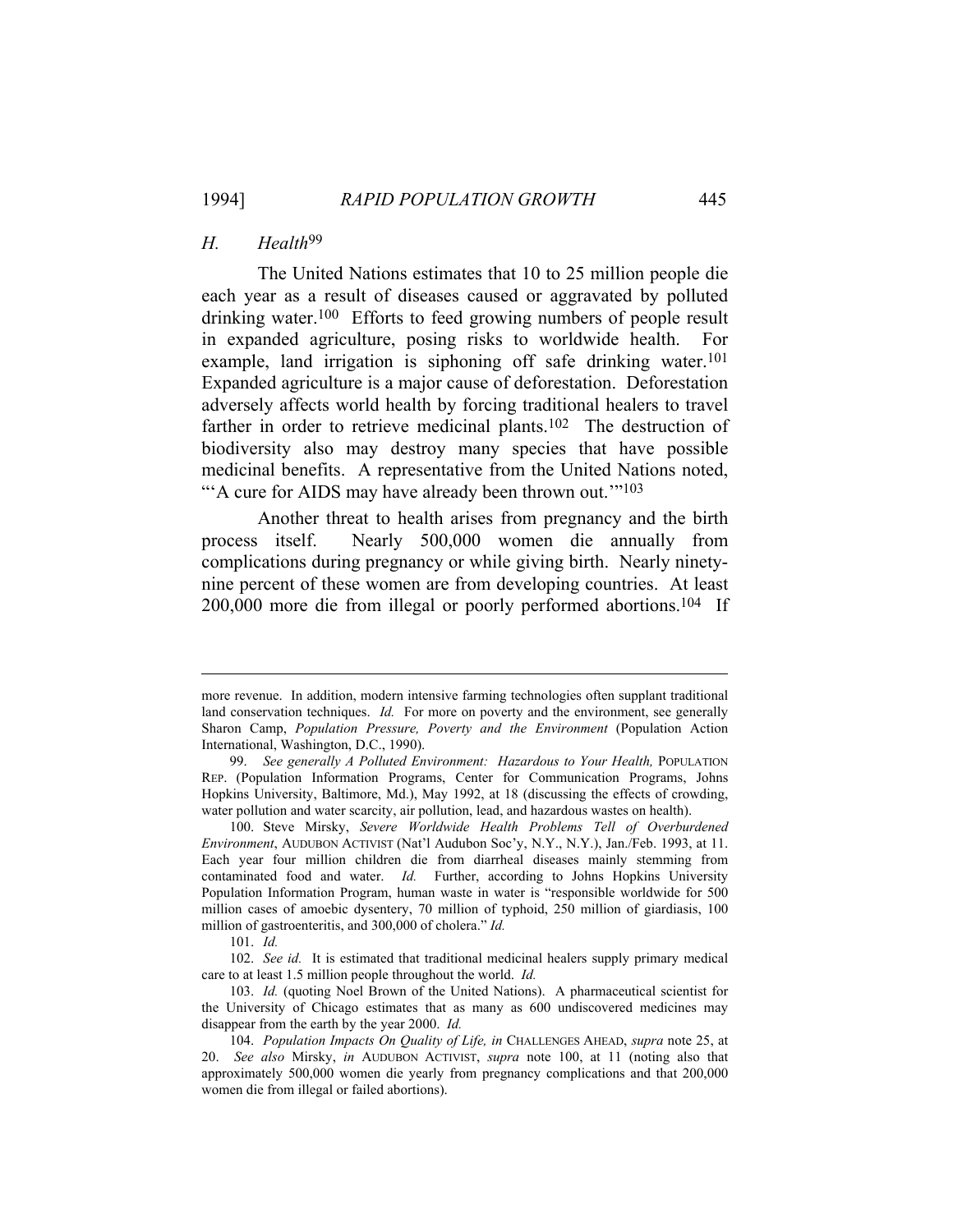birth control were readily available, many of these deaths could be prevented.105

# IV. POPULATION STABILIZATION AS A PRIMARY APPROACH TO CURBING ENVIRONMENTAL DEGRADATION

The priority of population control as a measure to approach environmental degradation is a debated topic. For example, some argue that the problem should be attacked by reducing overconsumption, *i.e.*, that a pattern of wasteful lifestyles, not population growth, is the core of the issue.106

> It is what the rich do that counts, not what the poor do, however much they do it. That is why it is imperative that the rich change their life-styles. A change in the life-styles of the poor only, apart from being unfair, is quite unproductive environment wise. But the rich talk of the sovereignty of the consumers and the right to their life-styles. The rich will not accept a progressive and meaningful cutback in their emission of carbon dioxide and other greenhouse gases because it will be at a cost to them and retard their progress. Yet they expect the poor people of the developing countries to stifle even their minute growth as if it will cost them nothing.<sup>107</sup>

 Statistics lend strength to the argument. "Of an estimated 2.477 trillion tons of waste generated worldwide in 1985, developed countries contributed [seventy-five percent], developing countries

 <sup>105.</sup> *Population Impacts on Quality of Life*, *in* CHALLENGES AHEAD, *supra* note 25, at 20.

 <sup>106.</sup> For example, Dr. Mahathir Mohamad, Prime Minister of Malaysia, has stated, We know that the 25 percent of the world population who are rich consume 85 percent of its wealth and produce 90 percent of its waste. Mathematically speaking, if the rich reduce their wasteful consumption by 25 percent, world-wide pollution will be reduced by 22.5 percent. But if the poor 75 percent reduce consumption totally and disappear from this earth altogether the reduction in pollution will only be by 10 percent.

Statement by Dr. Mahathir Mohamad given at the Earth Summit (United Nations Conference on Environment and Development) in Rio de Janeiro, Brazil, June 1992 (on file with the *Tulane Environmental Law Journal*).

 <sup>107.</sup> *Id.*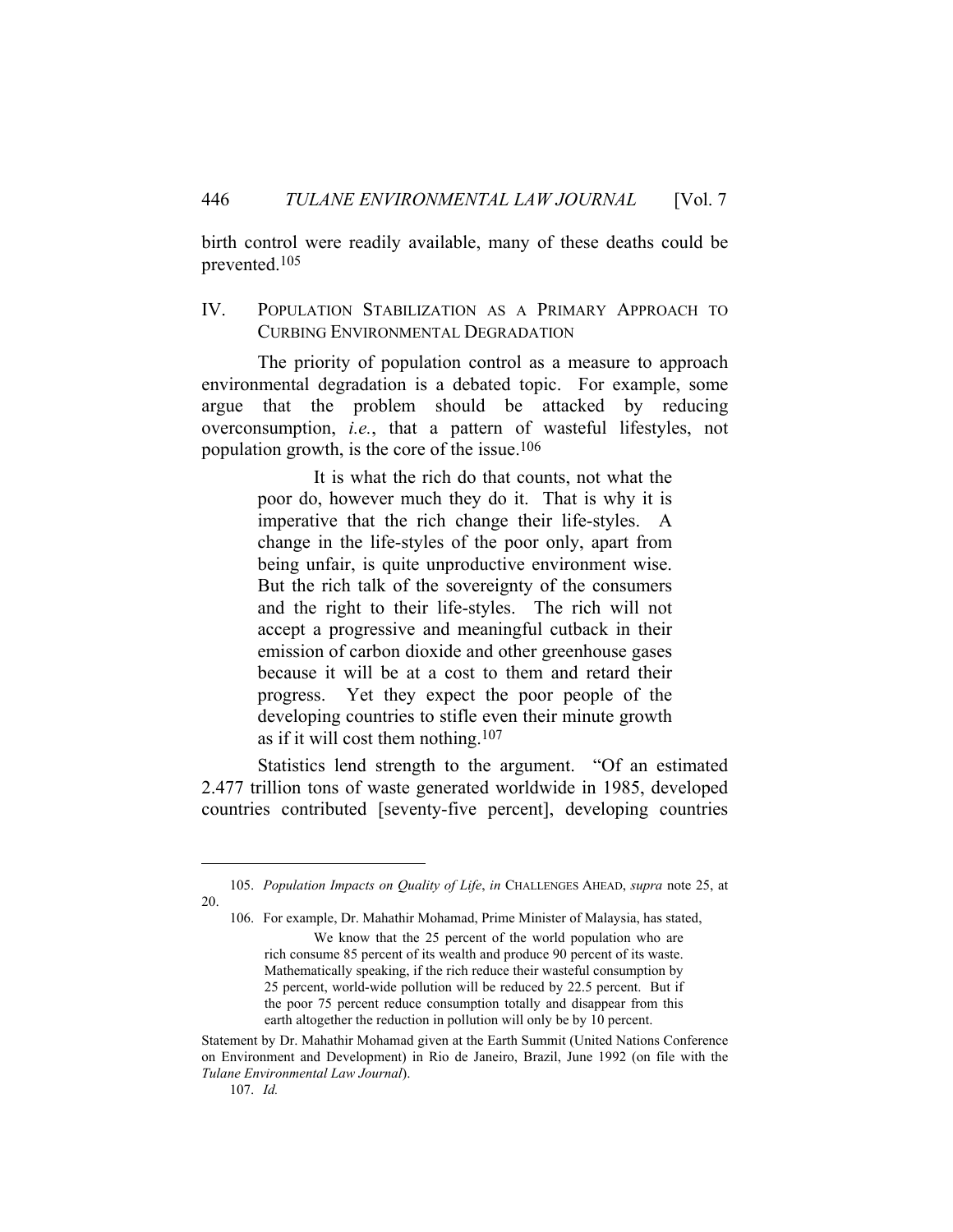[twenty-five percent], the mirror image of their proportions of global population."108

 Although changing wasteful lifestyles is a valid goal, many world leaders are beginning to agree that when it comes to addressing the environment and how to achieve sustainable development, curbing rampant population growth must also be of primary concern.

> "[W]ithout attention to family planning, other forms of aid to the Third World are not only a waste but also a farce. It is perfectly clear that when the World Bank or the Inter-American Development Bank pumps millions of loan dollars into Third World countries, much goes down the drain if birth control is not a parallel target. Without birth control, developmental funds are merely diluted to clothe and feed more bodies. . . . "<sup>109</sup>

In November 1989, the International Forum on Population in the Twenty-First Century met in Amsterdam. Delegates produced guidelines to "stabilize world population growth by the year 2000. . . . [and] called for increases in worldwide funding for family planning to at least \$9 billion annually by 2000."110 Delegates from this conference and several other subsequent conferences and forums acknowledged the "inextricable link" between population resources and the environment.<sup>111</sup> Further, the delegates urged that population issues be given high priority at the 1992 Earth Summit<sup>112</sup> in Brazil (U.N. Conference on Environment and Development) (UNCED).113

112. *Id.*

 <sup>108.</sup> *See Q&A Summary, in Questions and Answers*, *supra* note 19, at 1; *see also infra notes* 117-19 and accompanying text.

 <sup>109.</sup> Hobart Rowen, *\$100 Million More for Family Planning*, WASH. POST, June 24, 1993, at A19.

 <sup>110.</sup> *Audubon's Population Program*, AUDUBON ACTIVIST (Nat'l Audubon Soc'y, N.Y., N.Y.), Jan./Feb. 1993, at 5. For excerpts from the Forum, see *Key Resolutions and Statements on Population and Environment, in* CHALLENGES AHEAD, *supra* note 25, at 36.

 <sup>111.</sup> *See The Population and Environmental Growth,* POPULATION REP. (Population Information Programs, Center for Communication Programs, Johns Hopkins University, Baltimore, Md.), May 1992, at 3 (noting that the Earth Summit resulted in treaties regarding global warming and biodiversity).

 <sup>113.</sup> *See Key Resolutions and Statements on Population and Environmen*t, *in*  CHALLENGES AHEAD, *supra* note 25, at 36-38 (listing the following international bodies which recognized the nexus between population and the environment: Asian Women Parliamentarians' Conference on Population and the Status of Women, Mar. 1990; General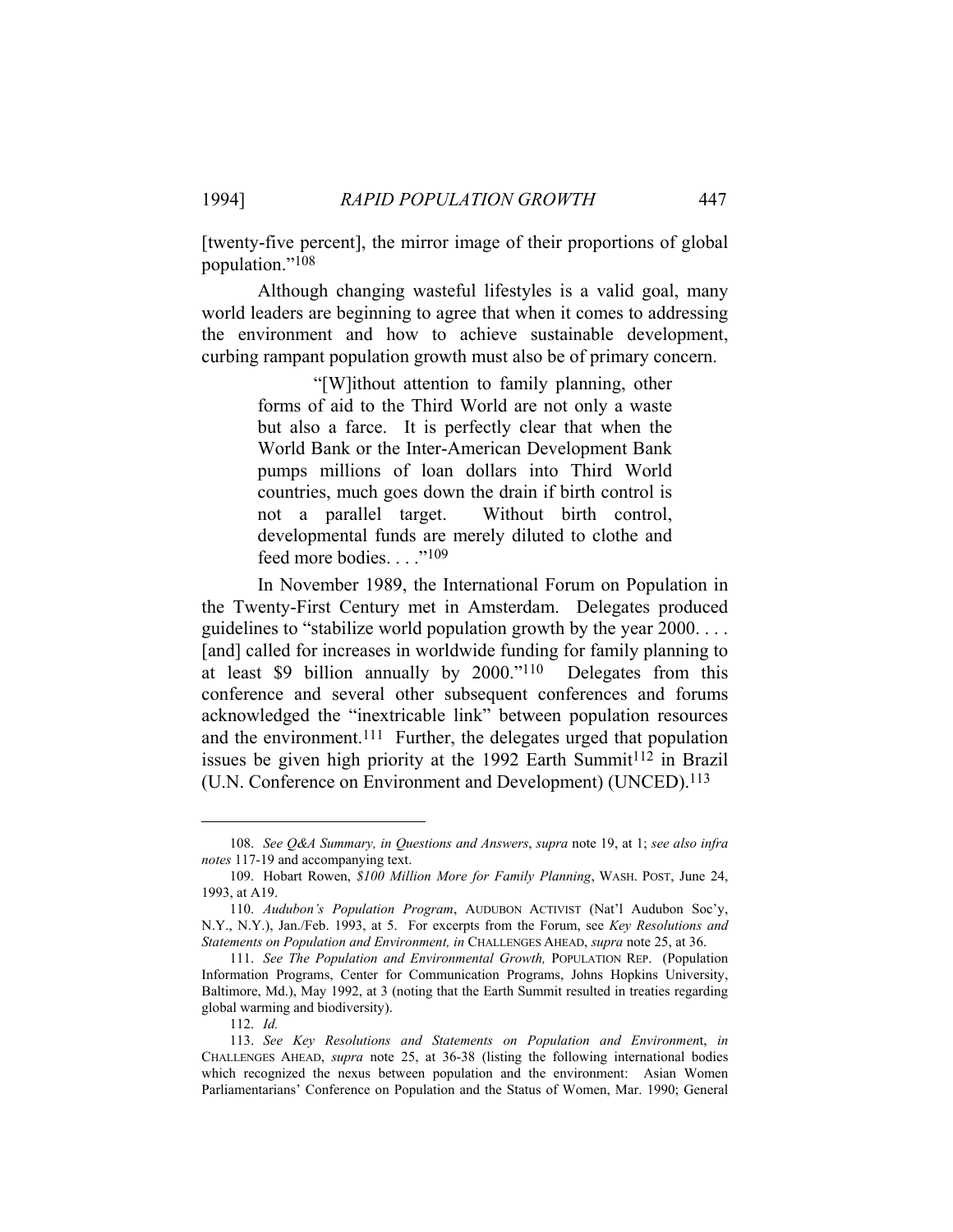Unfortunately, opponents of birth control kept population officially off the agenda at the Summit.114 Nonetheless, the Summit did result in a first-time formal consensus among the international community that "tied development policies to environmental protection."115 However, according to Jeff Jordan of the Population Resource Center, "there was a back-lash at UNCED. The Third World sees [environmental degradation] related to consumption; and damage from the Third World by consumption is on a much lower scale than that of developed countries."<sup>116</sup> Jordan noted that many developing countries see the situation as racist: while the First World is to blame, they put the responsibility upon the Third World to shoulder the environmental clean-up.<sup>117</sup>

The developing countries may be right.<sup>118</sup> But blame is not the issue. Efforts should focus on sound policies and practices

114. *Audubon's Population Program*, *supra* note 110, at 5.

 116. Telephone Interview with Jeff Jordan, Program Officer, Population Resource Center (Mar. 8, 1993). The Population Resource Center is a nonadvocacy organization that compiles information and conducts research regarding population. Jordan's views do not necessarily reflect those of the Center. *Id.*

 For examples of environmental impacts of developed countries as compared to the impacts of developing countries, see *Regional Overview, in* POPULATION REP., *supra* note 20, at 6-9 "[A] newborn U.S. child will have 30 times more impact on the earth's environment in his or her lifetime than a child born in India. The average U.S. resident generates 8.7 times the amount of heat-trapping gases as the average Chinese person and 14.3 times that of a resident of India." (footnotes omitted). *Id.*

 117. Telephone Interview with Jeff Jordan, Program Officer, Population Resource Center (Mar. 8, 1993).

118. As far as consumption is concerned, the developing countries are right:

There is little doubt that the industrialized world consumes the largest slice of the Earth's resources. With barely 25 percent of the world's population, developed countries consume 75 percent of all energy used, 79 percent of all commercial fuels, 85 percent of all wood products, and 72 percent of all steel production. In addition, developed countries

Assembly of Asian Forum of Parliamentarians on Population and Development: Third General Assembly on Population and Development, Oct. 1990; Ministerial Declaration of the Second World Climate Conference, Nov. 1990). The General Assembly of IUCN—The World Conservation Union, in its 18th Session, in December 1990, also recognized the "link" and argued that it receive high priority at the 1992 United Nations Conference on Environment and Development, as well as at the 1994 United Nations International Population Conference. *Id.*

 <sup>115.</sup> *See id. The Environment and Population Growth,* POPULATION REP. (Population Information Program, Center for Communication Programs, The Johns Hopkins University, Baltimore, Md.), May 1992, at 3. The *Rio Declaration* set forth principles of environmental protection and sustainable development, while *Agenda 21* detailed strategies for dealing with environmental problems.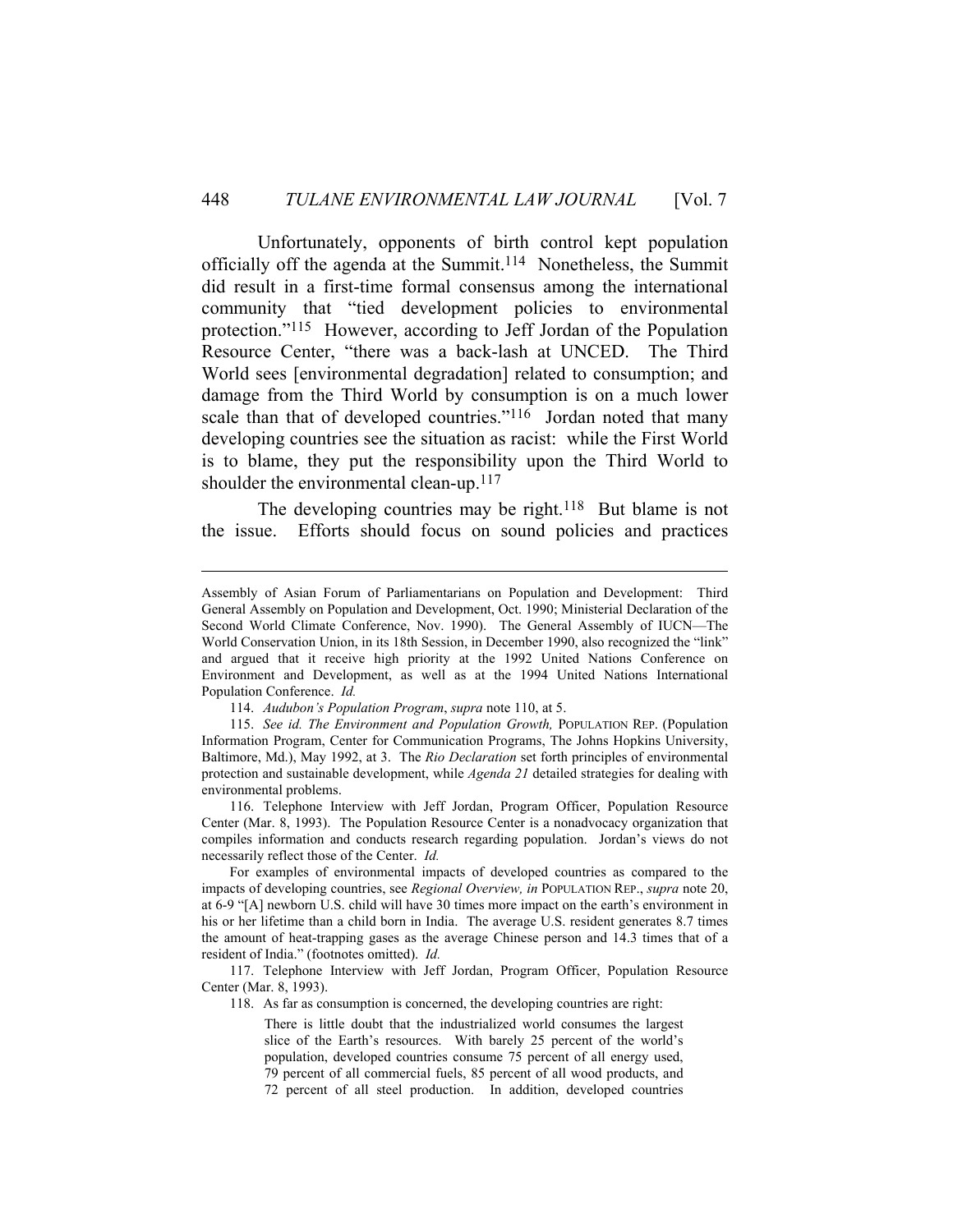worldwide to prevent rapid population growth and the continued degradation of the earth. World leaders need to acknowledge that all nations must share in the responsibility of addressing measures to curb rapid population growth. According to Patricia Waak, Director of Population Programs at the National Audubon Society, "[w]hat UNCED taught us (something many of us already knew) is that we cannot ask other countries to do what we refuse to do ourselves. The industrialized countries were beginning to understand their roles as beyond that of paternalism to a new relationship of partnership."119

 The 1994 International Conference on Population and Development in Cairo, Egypt will be an opportunity for world leaders to formally acknowledge the nexus between overpopulation and overconsumption of natural resources. If leaders accept the status quo, experts predict dire consequences to follow. For example, by the year 2000, world population would increase by one billion; more than half of the developing countries would have to import food in order to feed their inhabitants; one-fourth of the world's fresh water would no longer be safe to drink; and a majority of tropical forests would be severely damaged or destroyed.120

# V. UNITED STATES POPULATION POLICIES, PAST AND PRESENT

 With the goal of decreasing the rate of population growth and increasing opportunities and motivation for family planning, the Foreign Assistance Act of 1961 (FAA) authorizes the President of the United States to create policies regarding population planning.121 In

generate nearly three quarters of all carbon dioxide which account for half of the greenhouse gases in the atmosphere.

*The Population-Resource Equation, in* CHALLENGES AHEAD, *supra* note 25, at 14.

 <sup>119.</sup> Letter from Patricia Waak, Director of Population Programs at the National Audubon Society, to the author (Jan. 1994) (on file with *Tulane Environmental Law Journal*).

 <sup>120.</sup> *How Population Growth Affects the Environment, supra* note 31, at 12 (including additional predictions and environmental consequences of the current population trends).

 <sup>121.</sup> Foreign Assistance Act of 1961, 22 U.S.C. § 2151 (1988). Presently, the Clinton Administration and Congress have proposed new legislation that would replace the Foreign Assistance Act of 1961. The new act, the Peace, Prosperity, and Democracy Act of 1994 (HR3765), establishes six new priorities for U.S. foreign assistance. The priorities are: (1) Sustainable Development; (2) Building Democracy; (3) Promoting Peace; (4) Providing Humanitarian Assistance; (5) Promoting Growth Through Trade and Investment; and (6) Advancing Diplomacy. *Legislative Update, Population Assistance: Fresh Starts and*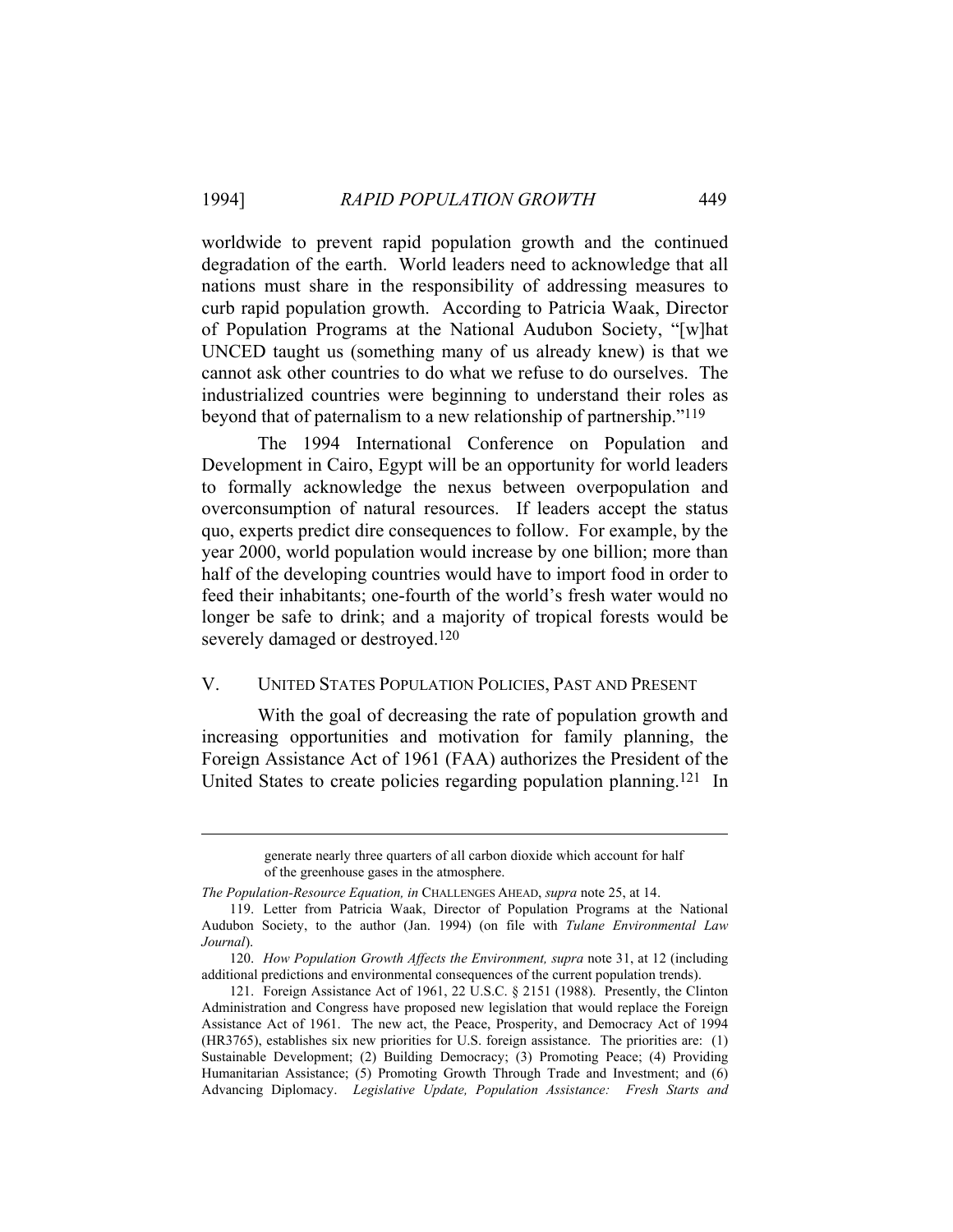1984, at the United Nations International Conference on Population in Mexico City, the United States delegation, then under the leadership of President Reagan, announced that population growth is a neutral phenomenon, "neither good nor bad . . ."122 and rejected the Global 2000 Report's call for a "significant[] increas[e] [in] family planning . . . by doubling resources available and improving maternal and child health care."<sup>123</sup> Accordingly, in what came to be known as the Mexico City Policy, Reagan declared that the United States would no longer fund nongovernmental organizations that provide abortion counseling, referral, or abortion-related services.124 The Bush administration continued this policy.125

 In December 1984, the United States Agency for International Development (AID) ended a seventeen year commitment to one of the world's largest family planning organizations, the International Planned Parenthood Federation (IPPF).<sup>126</sup> IPPF could not comply with the Mexico City Policy by virtue of its mission statement.<sup>127</sup> In

 123. *See* Council on Environmental Quality, Department of State, *Global Future: Time To Act, Report to the President on Global Resources, Environment and Population*, 9 B.C. ENVTL. AFF. L. REV. 261, 269 (1981). The report also recommended expanded governmental assistance for research regarding more effective contraceptive methods, and the development of a U.S. national population policy. For a detailed discussion of the Global 2000 Report, see generally *id.*

 124. Plenary Statement, *supra* note 122, at 4-5; For more background on the Mexico City Policy, see *Brief History of the "Mexico City" Policy*, FACT SHEET (Population Action Committee (formerly Population Crisis Committee), Washington, D.C.), Sept. 1991 [hereinafter *Brief History of "Mexico City" Policy*]; *see also* Anne Marie Gillette, *United States Restricts Funding to Foreign Nongovernmental Organizations Performing or Promoting Abortions,* Planned Parenthood Fed'n of America, Inc. v. Agency for Int'l Dev., 915 F.2d 59 (2d Cir. 1990), 15 SUFFOLK TRANSNAT'L L.J. 768 (discussing the Mexico City Policy and First Amendment issues).

 125. *Questions and Answers on U.S. Policy On Population and International Planning*, FACT SHEET (Population Action Committee (formerly Population Crisis Committee) Washington, D.C.), at 2 [hereinafter *Questions and Answers on U.S. Policy*]. The Clinton Administration recently overturned the Mexico City Policy. *See infra* note 134.

126. *Brief History of the "Mexico City" Policy*, *supra* note 124.

 127. *See Brief History of the "Mexico City" Policy*, *supra* note 124 (noting the AID decision to end funding of IPPF). IPPF's mission is, *inter alia*, to promote and defend "the right of women and men, including young people, to decide freely the number and spacing of their children, and the right to the highest possible level of sexual and reproductive health." *Strategic Plan: Vision 2000*, International Planned Parenthood Fed'n, 1992. IPPF also gives

*Precarious Victories*, POPULATION PROGRAM (Nat'l Audubon Soc'y, Boulder, Colo.), Winter 1994, at 2 [hereinafter *Legislative Update*].

 <sup>122.</sup> U.S. Government Plenary Statement at the International Conference on Population (James Buckley, Head of U.S. Delegation, Mexico City, Mexico), Aug. 8, 1984, at 2 [hereinafter Plenary Statement].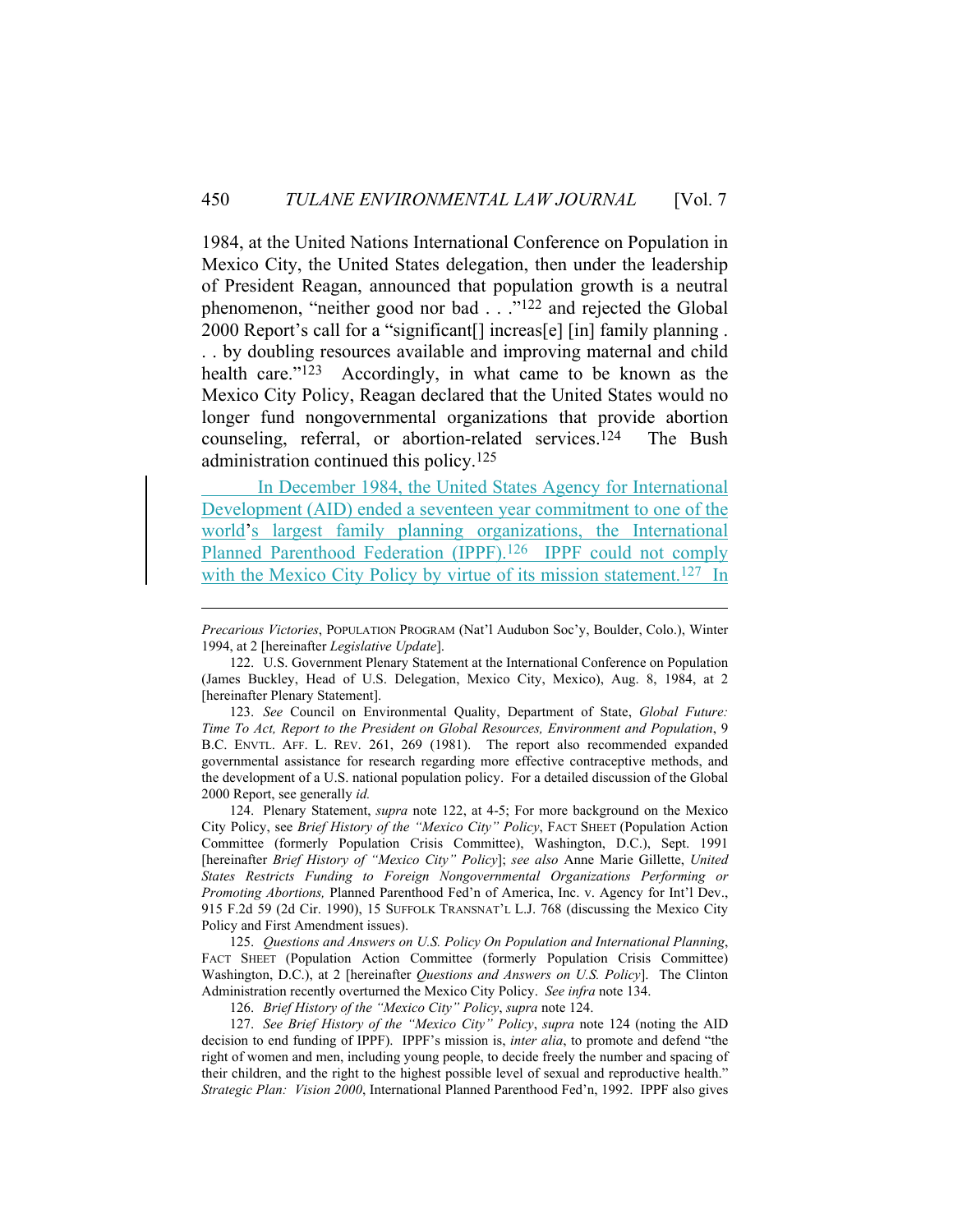1986, the United States withdrew support from the United Nations Population Fund (UNFPA).<sup>128</sup> Policies over the last twelve years of the Reagan-Bush era reflect the anti-abortion lobby's stronghold over the administration; during the same era, world population grew by a billion people.<sup>129</sup>

 There is no evidence that United States policies restricting funds for family planning have helped reduce abortion.<sup>130</sup> What United States inaction during the Reagan-Bush era has helped to do is "delay a global commitment to early population stabilization and derail improvements in a number of countries in reproductive rights for women."131 From 1970 to 1980, average family size fell from 4.9 children to 3.8, a twenty-two percent decrease; while between 1980 and 1990, family size fell from 3.8 children to 3.5, only an eight percent decrease.132 A major factor explaining the stagnancy is the worldwide lag in contraceptive use between 1980 and 1990.133

The U.S. first cut funds to UNFPA in fiscal year 1985, under the Kemp-Inouye-Helms amendment (also known incorrectly as the Kemp-Kasten amendment) to the FY 1985 supplemental appropriations bill. The amendment prohibits funding for any organization which the President determines 'supports or participates in the management of a program of coercive abortion or involuntary sterilization.'

*Id.*

 129. Camp, *supra* note 47, at 126-27. Both administrations vetoed all congressional attempts to overturn a series of major concessions on population aid policy. *Id. See also Questions and Answers on U.S. Policy*, *supra* note 125, at 2 ("U.S. policy changes pushed through by American anti-abortion groups in the 1980s have made it appear that the U.S. government is much more concerned about stopping abortion than about slowing rapid population growth around the world. The Bush Administration has continued to send the same mixed message.").

130. *Questions and Answers on U.S. Policy*, *supra* note 125, at 2.

131. Camp, *supra* note 47, at 133.

132. *Id.*

 133. *See id.* World contraceptive use during the 1970s "had grown by 53 percent (from 30 percent fertile age couples in 1970 to 46 percent in 1980) . . . [but] between 1980 and 1990 [contraceptive use] grew less than 20 percent (to 55 percent of couples). . . ." *Id.* 

<sup>&</sup>quot;special emphasis to material and child health, and notably to the elimination of unsafe abortion, through information, advocacy and access to family planning and safe abortion services." *Id.*

 <sup>128.</sup> Camp, *supra* note 47, at 127. For a detailed history of the withdrawal and AID's subsequent yearly denial of funds, see *Brief History of U.S. Funding for the United Nations Population Fund (UNFPA)*, FACT SHEET (Population Action International (formerly Population Crisis Committee) Washington, D.C.), Sept. 1991, at 1 [hereinafter *Brief History of U.S. Funding*]. The Fact Sheet notes that UNFPA in China supported an alleged coercive population program. *Id.* This led to the initial United States withdrawal of funds.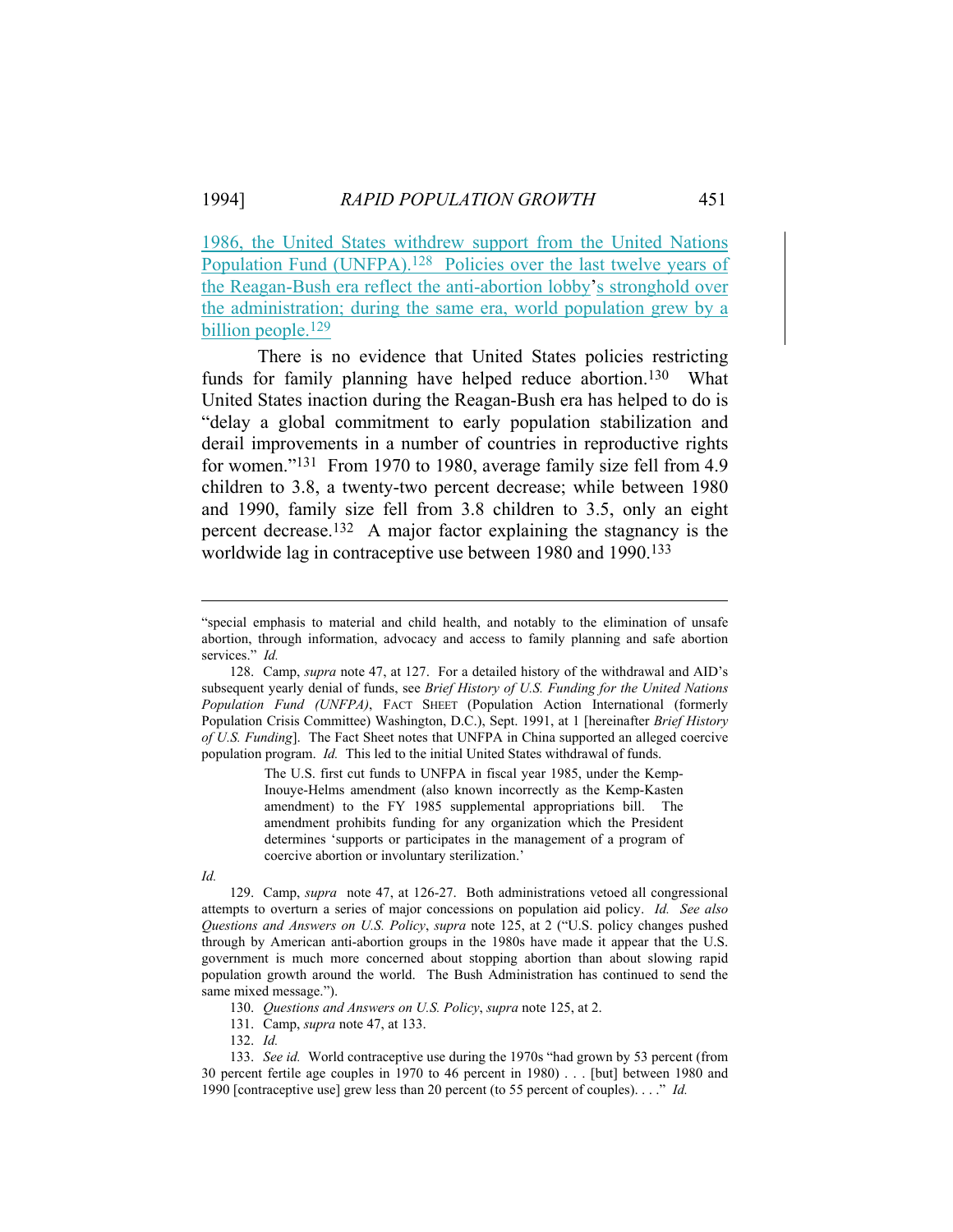Cognizant of the ill-effects of the Mexico City Policy, and the growing dangers of population growth, President Clinton, in his first few days of office, signed an executive order overturning the Policy.134 Most recently, the Clinton Administration also restored funding to International Planned Parenthood and to the United Nations Fund for Population Activities.135 The United States has also contributed to the World Health Organization's human reproduction program, which is an international institution conducting abortion and contraceptive research.136 President Clinton's actions mark a total reversal of the policy of the Reagan and Bush Administrations that were shaped primarily by anti-abortion sentiment.<sup>137</sup>

 Many population activists are presently encouraged by both the Clinton Administration's and congressional commitment to population assistance.138 Funding for population and family planning in 1994 is expected to total \$514 million, an increase of about \$85 million from 1993.<sup>139</sup> This increase is remarkable since 1994 foreign

137. *Id.*

 <sup>134.</sup> Memorandum, The Title XX "Gag Rule," 58 Fed. Reg. 7455 (1993), *available in* 1993 WL 24016 (Pres.). *See also* Carol Jouzaitis, *Clinton lifts gag rule, Ban on use of fetal tissue rescinded*, CHI. TRIB., Jan. 23, 1993, at N1 (Clinton said, "[t]he so-called Mexico City policy 'adopted 10 years ago by the Reagan administration has been an obstacle in stabilizing the world's population' [and international family planning].").

 <sup>135.</sup> *Washington Population Update: News Analysis of U.S. and International Population Assistance* (Population Action International, Washington, D.C.), Oct. 1993, at 1-2 [hereinafter *Washington Population Update*]. UNFPA received \$14.5 million from the United States for fiscal year 1993 and IPPF received \$13.2 million. The IPPF funds will be provided within a five year framework totaling \$75 million. Due to the concerns over China's alleged coercive family planning policies, UNFPA is required to keep United States contributions in a separate account, document where they are spent, and avoid using the funds in China. *Id. See also* John M. Goshko, *Planned Parenthood Gets AID Grant: Award Ends Long Battle on Funding Abortion-Related Programs Overseas*, WASH. POST, Nov. 23, 1993, at A12; Steven A. Holmes, *Clinton Seeks to Restore Aid For Family Planning Abroad*, N.Y. TIMES, Apr. 1, 1993, at A1, A5. Colorado Senator Timothy C. Wirth stated, "There is an awareness in the Administration that if the United States does not aggressively re-enter the population battle to try to level off the world's population, and doesn't do it now, the chances of having the world's population stop between 9 billion and 10 billion people are zero. . . ." *Id.* at A1.

 <sup>136.</sup> *Washington Population Update*, *supra* note 135, at 3. The United States contributed \$2.5 million to the program in 1993 and has only contributed to the program once before. *Id.* 

 <sup>138.</sup> *See, e.g., Washington Population Update, supra* note 135, at 5.

 <sup>139.</sup> *Id.* at 3. The population assistance stems from a \$13 billion foreign aid appropriations bill signed into law by President Clinton on September 30, 1993. *Id.* It is anticipated that \$392 million will go to AID's population assistance account, an increase of \$42 million over the 1993 fiscal year. *Id.* UNFPA will receive \$40 million. Clinton had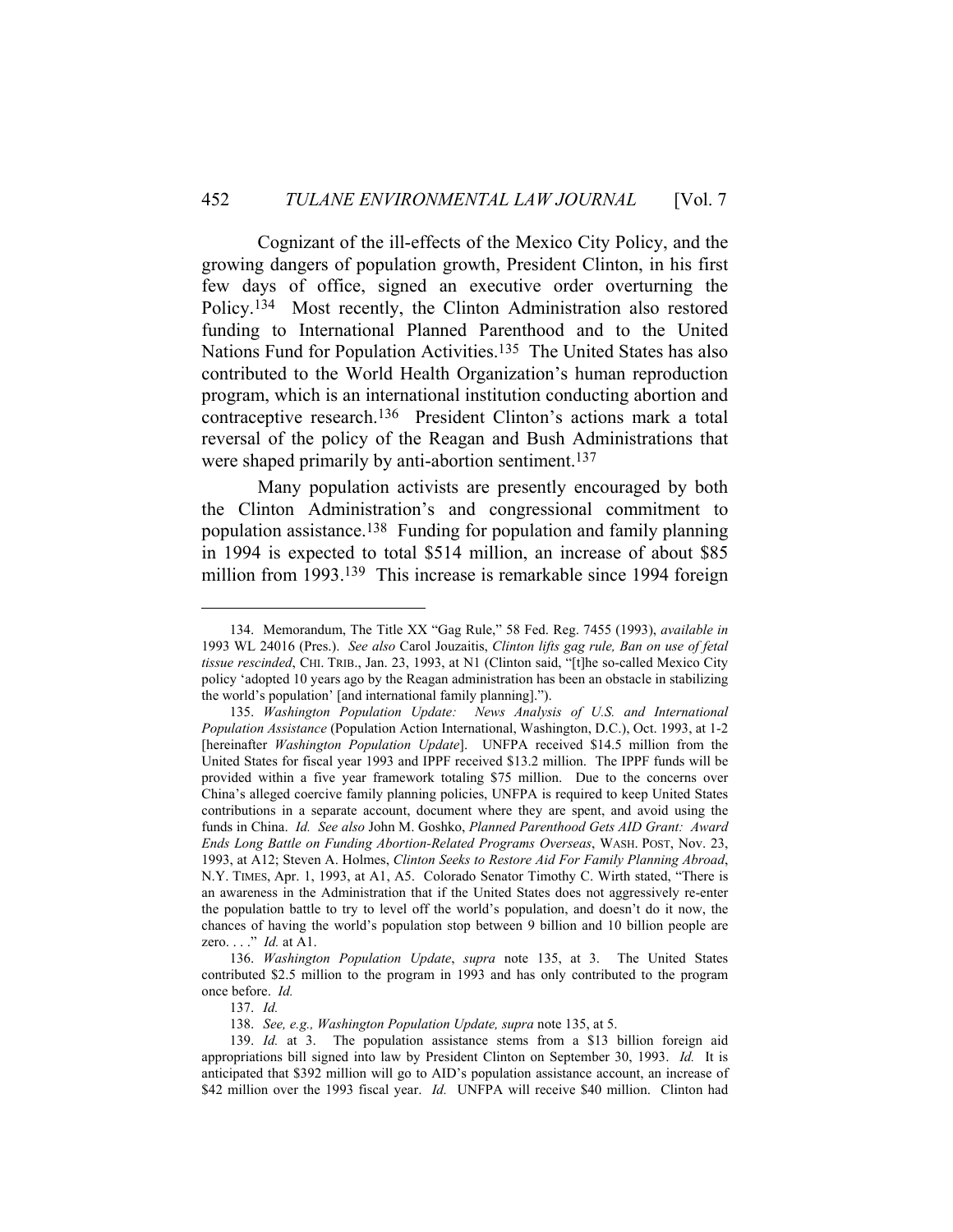aid appropriations were deeply cut in practically all areas of multilateral and bilateral assistance, including military grant aid.<sup>140</sup> As the report language accompanying the Senate version of the bill indicates, "'there is no higher development priority than an effective and adequately funded global population strategy.'"141

 Furthermore, the new AID administrator, J. Brian Atwood, appears to have a strong personal commitment to population assistance.142 AID's new population and health strategy states that "'support for family planning will remain the core of USAID's population programs,'" but that in order to be effective, the population and health policies must address women's reproductive health needs more broadly.<sup>143</sup> This approach integrates population and health far more than in the past, and family planning plays a central role.144 Countries that contribute most to global population and health problems and those where population and health conditions impede sustainable development will be AID's new focus.145

# VI. SUCCESSFUL POPULATION REDUCTION PROGRAMS: JAMAICA, ZIMBABWE, AND NEPAL

Because there is a direct link between rapid population growth and exacerbated environmental problems, slowing the rate of growth is paramount to minimizing further environmental degradation. Family planning programs in Jamaica, Zimbabwe, and Nepal have enjoyed great degrees of success in lowering their rates of population growth.

originally asked for \$400 million for population assistance and \$50 million for UNFPA. *Id.* For Fiscal Year 1995, President Clinton recently requested \$585 million for population assistance, which includes \$60 million for UNFPA. *Legislative Update*, *supra* note 121, at 2.

 <sup>140.</sup> *Washington Population Update*, *supra* note 135, at 3.

 <sup>141.</sup> *Id.* at 4.

 <sup>142.</sup> *Id.* at 5.

 <sup>143.</sup> *Id.* at 7. The strategy is found in AID's draft paper titled "Stabilizing World Population Growth and Protecting Human Health: U.S. AID's Strategy." *Id.* The prevention and control of sexually transmitted diseases (especially AIDS); improved prenatal and delivery services; infant and child health, especially immunization, diarrheal and respiratory disease control and nutrition; and education for girls and women will also be emphasized in the strategy. *Id.* The current draft does not include discussion of quality of care issues, adolescent fertility, and unsafe abortion. *Id.* 

 <sup>144.</sup> *Id.*

 <sup>145.</sup> *Id.*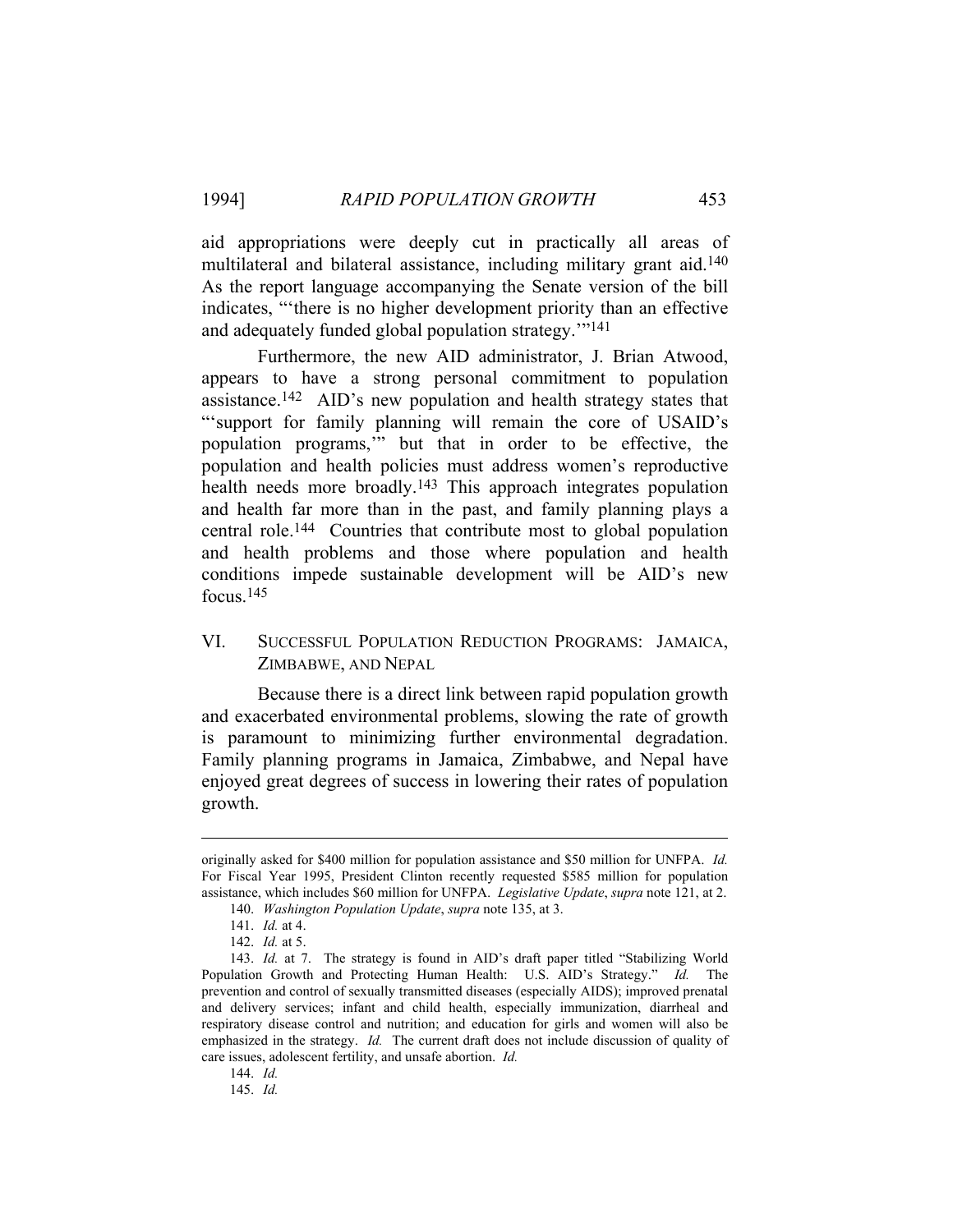### *A. Jamaica*

 In the 1970s, AID started a grass-roots family planning campaign in Jamaica146 in which health care workers and midwives traveled to rural parts of the country to educate women about the use of various birth control options such as birth control pills, intrauterine devices, tubal ligation, hormone injections,147 and condoms. Most recently, physicians have begun to use the contraceptive Norplant.148

 The health care workers and midwives face various religious beliefs found predominantly in the rural areas. For example, the county's Rastafarian religious sect used to believe that birth control was a plot to kill off blacks.<sup>149</sup> Other inhabitants of the rural areas believe that "'you're supposed to have as many children as the Lord wants you to have."<sup>150</sup> Nonetheless, estimates by the Jamaican government reveal that today, fifty-five percent of sexually active Jamaicans use contraceptives.<sup>151</sup> Over the past decade and a half, Jamaica's fertility rate has dropped from 4.5 live births per woman to 2.9.152 This drastic decrease had made Jamaica a model for developing countries combating overpopulation.<sup>153</sup>

 Over the next five years, AID will continue to fund family planning in Jamaica, but will then phase out assistance.154

 <sup>146.</sup> John Otis, *Jamaica's birth control effort setting example for developing nations*, MIAMI HERALD, Mar. 22, 1993, at 12A.

 <sup>147.</sup> *Id.* Some Jamaican women receive injections of Depo-Provera which acts as contraceptive for ninety days. *Id.* Despite contentions that the hormone is linked to liver, breast, or cervical cancer, the U.S. Food And Drug Administration dismissed the claims and approved it in 1992. *Id.*

 <sup>148.</sup> *Id.* Norplant comes in the form of six match stick-size capsules, and contains the hormone Levonorgestol. *Id.* The hormone is gradually released into the woman's body upon surgical placement into the arm. *Id.* Jamaica's director of the Norplant program noted, "The operation takes [ten] minutes and it lasts for five years."" *Id.* The capsules may be surgically removed if side-effects develop, but the director of the Women's Bureau fears that poor women in rural areas, will not be able to return to the hospital. *Id.* The executive director of the Family Planning Board, nonetheless feels that long-term contraceptives are the most effective. *Id.* 

 <sup>149.</sup> *Id.*

 <sup>150.</sup> Otis, *supra* note 146, at 12A (quoting Elaine Rainford of Women's Bureau).

 <sup>151.</sup> *Id.*

 <sup>152.</sup> *Id.*

 <sup>153.</sup> *Id.* This reduced birth rate is one factor that contributes to Jamaican women's standard of living. *Id.* According to a 1991 United Nations survey, women in this country enjoy a standard of living that exceeds that of women living in nearly every other developing country. *Id.*

 <sup>154.</sup> *Id.*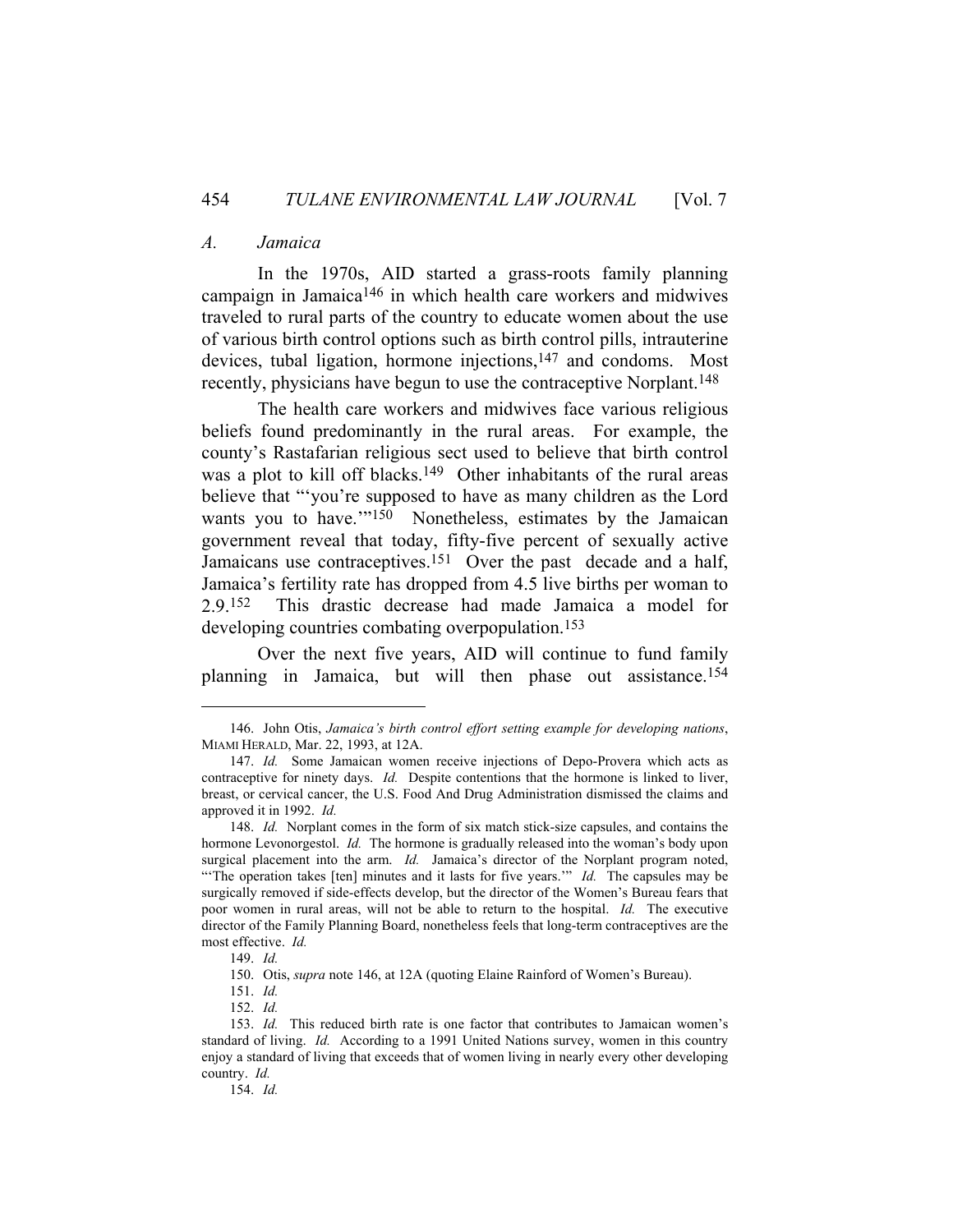Eventually, Jamaicans will have to pay for the contraceptives they currently are receiving for free.155

### *B. Zimbabwe*

 The National Family Planning Association (NFPA), founded in 1967, began as a group of volunteers who were concerned with forming policies to curb population growth.156 Funded mainly by the government, the NFPA, by 1981, provided field service through over 620 outlets, including twenty-four clinics of its own.157 Services included education, "gynecological screenings, and distribution of contraceptives (including free condoms)."158

 In 1983, the association became a quasi-governmental agency, known as the Zimbabwe National Family Planning Council.159 The council utilizes existing women's groups, local businesses, community-based teachers and nurses, and literacy programs to reach the Zimbabwean people.160 By 1984, the fertility rate had dropped to 6.5 children per woman, down from 8.0 in the late 1960s.161 The rate has continued to fall and today is at 5.5 children per woman.<sup>162</sup>

 Much of the Council's success in family planning can be attributed to the involvement of men, who once believed that family prospects diminish with the use of birth control.<sup>163</sup> A 1988 survey revealed that "[eighty percent] of Zimbabwean men interviewed had used at least one contraceptive method . . . and rated an average ideal family size as 4.6 children  $\dots$  ."<sup>164</sup> However, the efforts of the

 <sup>155.</sup> Otis, *supra* note 146, at 12A.

 <sup>156.</sup> *Zimbabwe's Model Plan Nearly Halves Birthrate*, AUDUBON ACTIVIST (Nat'l Audubon Soc'y, N.Y., N.Y.), Jan./Feb. 1993, at 10.

 <sup>157.</sup> *Id.*

 <sup>158.</sup> *Id.*

 <sup>159.</sup> *Id.* The Zimbabwe Ministry of Health is the principle supervisor of the Council. *Id.*

 <sup>160.</sup> *Id. See also Towards a Sustainable Future, in* CHALLENGES AHEAD, *supra* note 25, at 7 ("Where governments have improved the status of women, as in Zimbabwe, birth rates have come down and population growth slowed.").

 <sup>161.</sup> *Zimbabwe's Model Plan, supra* note 156, at 10.

 <sup>162.</sup> *Id.* 

 <sup>163.</sup> *Id.*

 <sup>164.</sup> *Id.* This goal is steps away from the 4.0 goal set by family planners for the year 2000. *Id.* Family planners hope to further reduce the figure to 2.0 by 2015. *Id.* If these goals are reached, the Zimbabwe population will stabilize by 2075 at 23 million people. Zimbabwe's present population is 10 million. *Id.*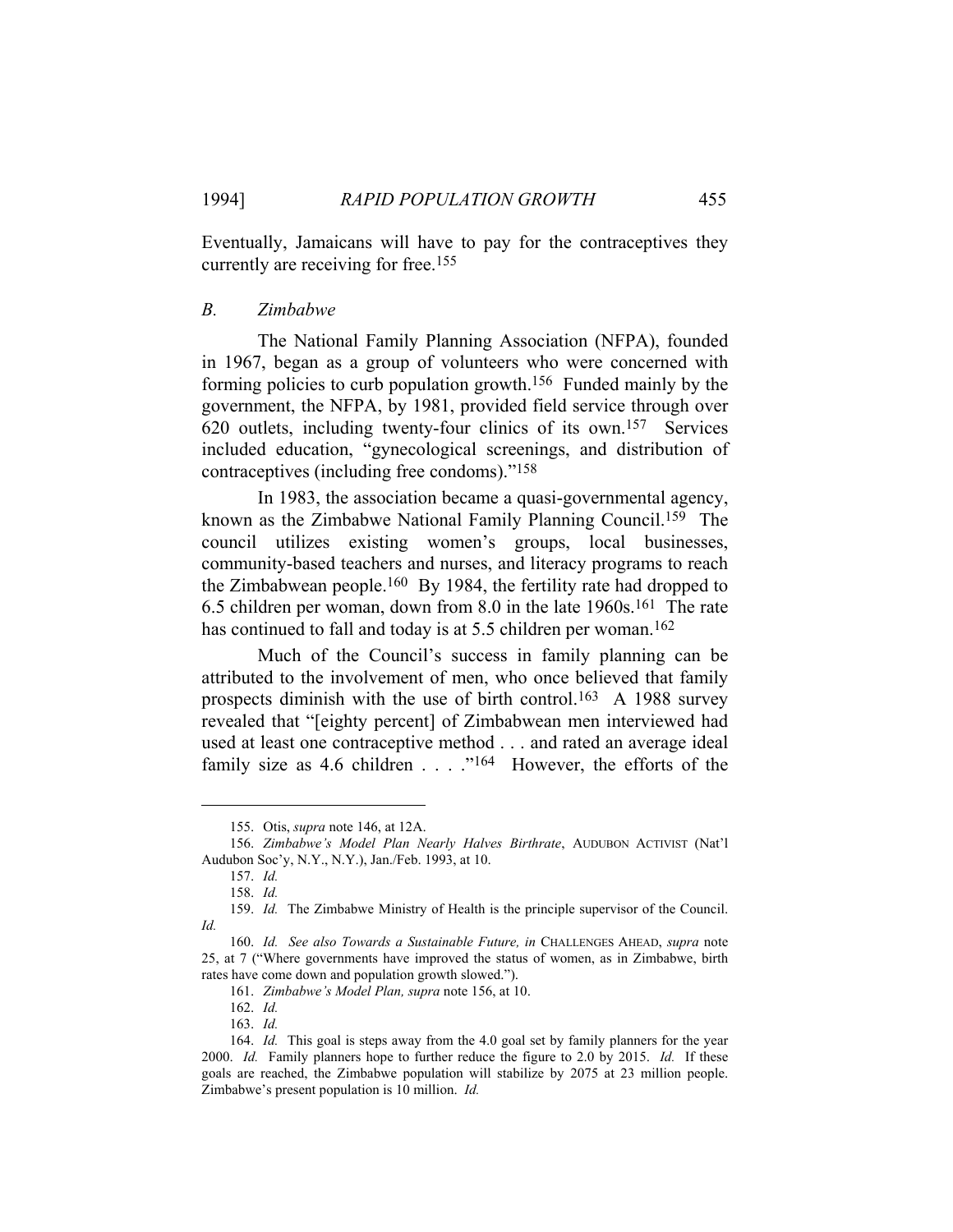Council must continue. The most recent comprehensive study, done in 1988, revealed that over sixty percent of the women in the country have little or no significant family planning education.<sup>165</sup> Additionally, only forty-three percent of the seventy-nine percent of the women who had once practiced birth control, were currently using contraceptives.166

# *C. Nepal*

In 1973,<sup>167</sup> the Family Planning Association of Nepal, along with World Neighbors, began an integrated development project known as the Buddha Bahunepati Family Welfare Project (BBP).168 BBP is located in Chautara, a village in Eastern Nepal.169 Hillside agriculture and subsistence living have led to massive deforestation, soil erosion and landslides in this area.170 "Large family sizes are desired for cultivation, animal tending, and fuelwood and fodder collection; but the increasing population, decreasing productivity of the land, and small size of land holdings have led to deteriorating living conditions among rural people."171

 BBP recognized that successful family planning could not happen "without first raising the income level of the villagers . . . ."<sup>172</sup> Efforts have included the provision of clean water, primary health care, sanitation (pit latrines), erosion control, and planting of fuel woods and fodder trees.<sup>173</sup> "The main approach  $\dots$  is community

 <sup>165.</sup> *Id.*

 <sup>166.</sup> *Id.* 

 <sup>167.</sup> *Questions and Answers, supra* note 19, at 26.

 <sup>168.</sup> *Women, Population and Environment, in* CHALLENGES AHEAD, *supra* note 25, at 23.

 <sup>169.</sup> *Id.* Nepal is one of the poorest countries in the world. *Id.* Per capita income averages less than \$350 a year. *Id.* BBP is one of the largest development projects in the country, including 20,000 households (about 130,000 people) who live in the hilly region east of Khatmandu. *Id.* 

 <sup>170.</sup> *Abstracts and Excerpts from Recent Scientific Studies, by Topic, in Questions and Answers*, *supra* note 19, at 26 (citing KESHARI KANSAKAR, CASE STUDIES IN POPULATION AND NATURAL RESOURCES: NEPAL (The World Conservation Union, 1989)).

 <sup>171.</sup> *Id.*

 <sup>172.</sup> *Women, Population and Environment, in* CHALLENGES AHEAD, *supra* note 25, at 23. Pradesh Bahadur Kayastha, program officer at the Family Welfare Center in Chautara points out: "Most people there live on the edge of survival." *Id*.

 <sup>173.</sup> *Id.* The Family Welfare Center also distributes seeds for gardens and fruit trees as another way for villagers to earn income. *Id. See also Abstracts and Excerpts from Recent*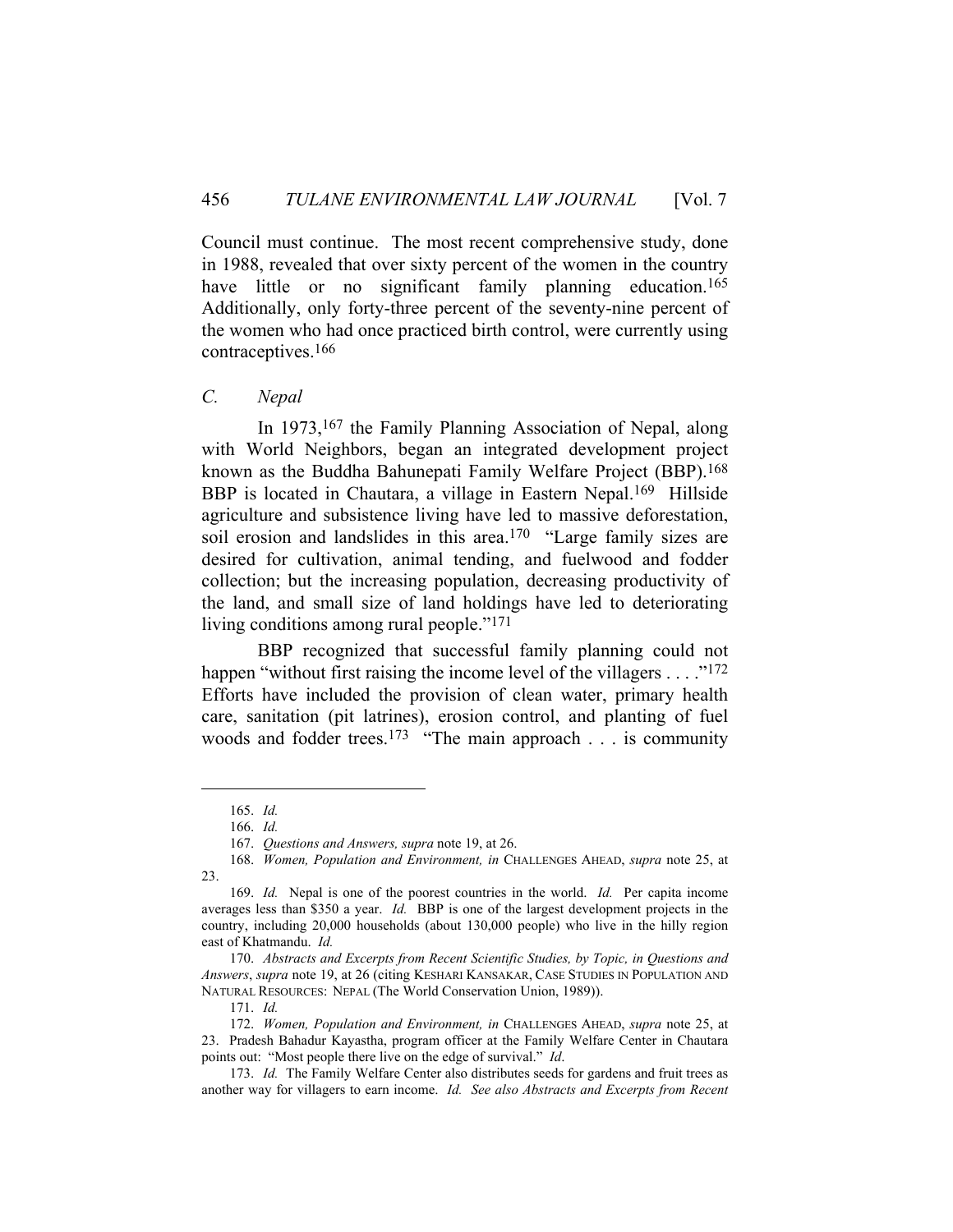participation, with decentralized community committees, mostly community labor and funds, and efforts for projects to become selfsustaining."<sup>174</sup>

 Important to BBP's success is the emphasis placed on improving women's lives.175 Women today attend literacy classes, tend vegetable and fruit gardens to earn extra income, participate in soil erosion control programs, as well as other conservation projects, and volunteer at family planning and maternal and child health services.<sup>176</sup> As of 1989, thirty-six percent of the women of childbearing age in the Bahunepati region accepted family planning, double the national average, and the mortality rate had decreased.177

### VII. RECOMMENDED ACTIONS

#### *A. Expand Family Planning*

The most effective action to address population issues "is . . . [the] expansion] and improve [ment of] family planning programs to reach all couples who want to limit or space births."178 A majority of couples in many developing countries want smaller families: two to three children.179 Effective family planning would stabilize world

*Scientific Studies, by Topic, in Questions and Answers*, *supra* note 19, at 26 (citing Kansaker who noted the success of BBP's fodder tree plantation program).

 <sup>174.</sup> *Id.* at 26.

 <sup>175.</sup> *Women, Population and the Environment, in* CHALLENGES AHEAD, *supra* note 25, at 23.

 <sup>176.</sup> *Id.*

 <sup>177.</sup> *Abstracts and Excerpts from Recent Scientific Studies, by Topic, in Questions and Answers*, *supra* note 19, at 26 (citing the Kansaker study).

 <sup>178.</sup> *Policy Implications,* POPULATION REP. (Population Information Program, Center for Communication Programs, The Johns Hopkins University, Baltimore, Md.), May 1992, at 25; *see also* William K. Stevens, *3d World Gains in Birth Control: Development Isn't the Only Answer*, N.Y. TIMES, Jan. 2, 1994, at 1 (discussing the success of Third World countries in reducing population growth through the use of modern contraceptive methods); Robey, et al., *The Fertility Decline in Developing Countries*, SCIENTIFIC AMERICAN, Dec. 1993, at 60, 62 (suggesting that family planning, new contraception technology and mass media education are the most powerful influence in reducing fertility rates).

 <sup>179.</sup> Camp, *supra* note 47, at 135 (indicating that recent surveys identified this trend); *see also* Mirsky, *supra* note 100, at 11 (Dr. Joseph Speidel, president of the Population Crisis Committee, states, "We know that couples want to control their fertility, so it's not a matter of bludgeoning them into accepting birth control."); *Q and A Summary, in Questions and Answers*, *supra* note 19, at 6 ("The results from recent Demographic and Health Survey indicated that from half to three quarters of married women of childbearing age in most Asian countries and Latin American countries either do not want any more children or want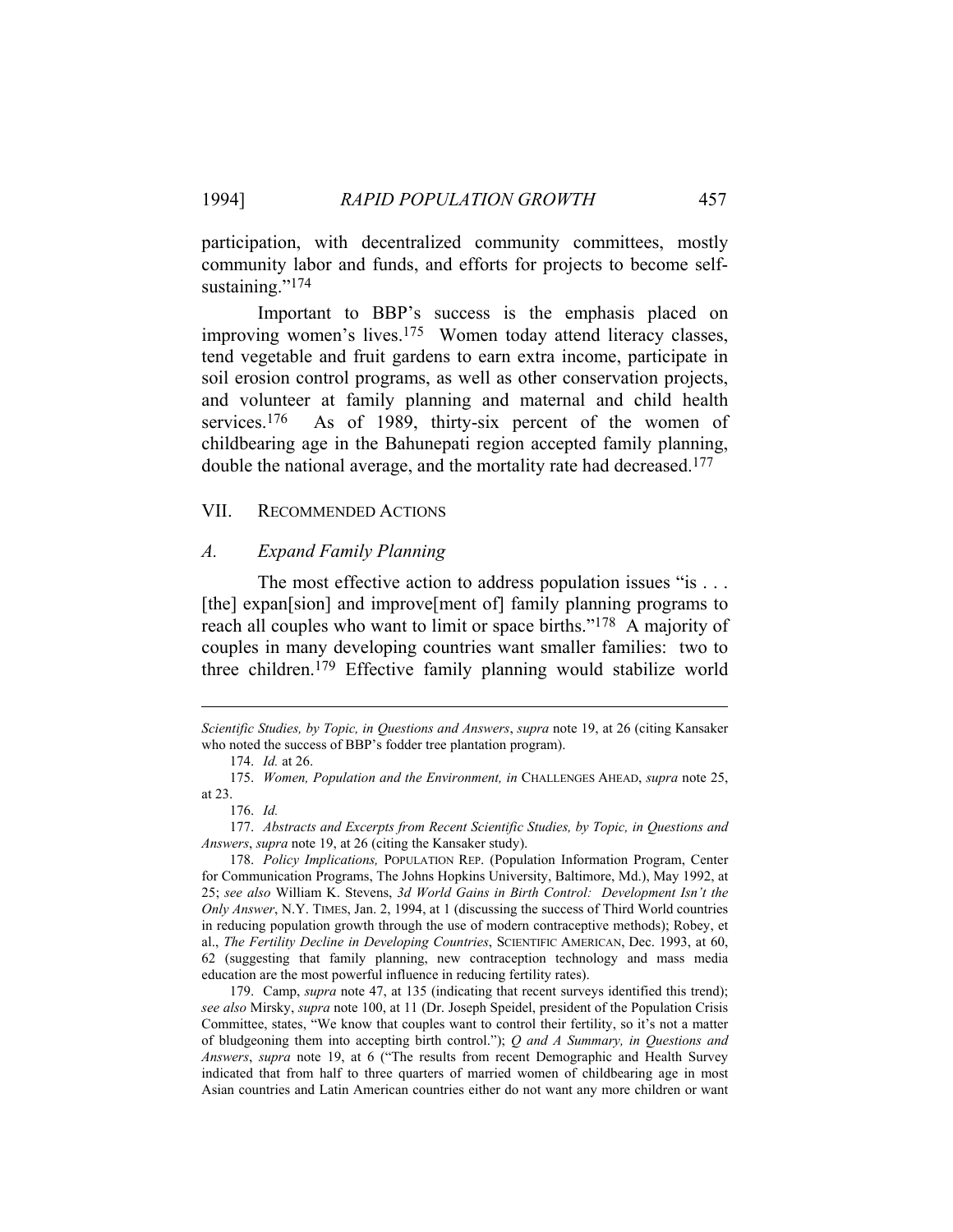population growth at 9 billion by the middle of the next century.180 Yet, it is estimated that 300 million couples currently have an unmet need for birth control.181 With an estimated cost of only \$2 per capita per year for "good family planning services," and a receptive population, it seems as though the population problem is surmountable.182

### 1. Problems in Current Family Planning Services

 Access and quality are two major problems in current family planning programs.183 First, there is a lack of access to information and affordable services.184 For example, in several African countries, couples must spend a third or more of their per capita income to buy a year's supply of birth control pills or condoms.185 Additionally, services are often only available in large cities, ignoring rural populations.186

 Quality of family planning services is also problematic.187 "[C]ontact with government programs is [often] a dehumanizing, time-consuming activity, requiring a great deal of motivation."188 Often lacking are personal counseling services, as well as services that address broader sexual health care needs, such as screenings for sexually transmitted diseases.<sup>189</sup> Choices in contraceptive methods

to delay childbearing."); *Issues and Answers on Population and the Environment, in* WHY POPULATION MATTERS, *supra* note 2, at 11 ("In many poor countries, surveys show that 75 per cent or more of women would use modern contraceptions if affordable supplies and services were easily available."); Stevens, *supra* note 178 at 4 ("One reason for the spread of contraception in the third world is that demand is rising.") (quoting Bryant Robey of Johns Hopkins School of Hygiene and Public Health); Robey, *supra* note 178, at 60 (suggesting that a woman's desire to have smaller families is the growing cause of declining birthrates in Third World countries).

 <sup>180.</sup> *See* Camp, *supra* note 47, at 138.

 <sup>181.</sup> *Id.* at 135.

 <sup>182.</sup> Mirsky, *supra* note 100, at 11 (quoting Dr. Joseph Speidel, president of the Population Crisis Committee).

 <sup>183.</sup> *Id.*

 <sup>184.</sup> *Id.*

 <sup>185.</sup> *Id.*

 <sup>186.</sup> *See* Camp, *supra* note 47, at 135-36.

 <sup>187.</sup> *Id.* at 136.

 <sup>188.</sup> *Id.* at 137.

 <sup>189.</sup> *Id.* at 136-37.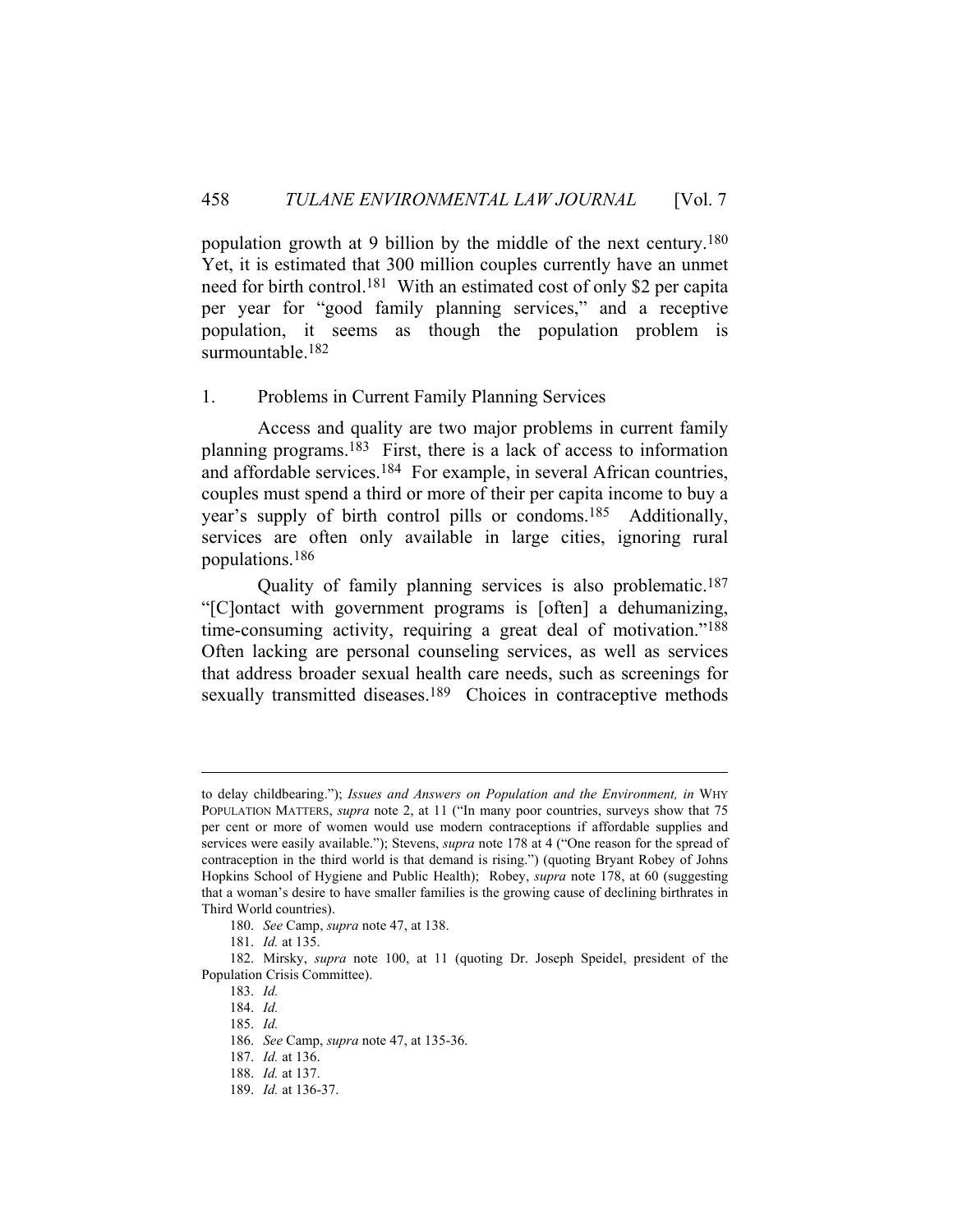are also often limited.190 Where there are only a few methods available, and especially when those methods are ineffective, there is little incentive to use birth control.191 It is unlikely that widespread voluntary family planning will occur, unless effective counseling and birth control are provided.<sup>192</sup>

 It is important to note that quality does not necessarily go hand in hand with expense.<sup>193</sup> Programs utilizing local health care workers, often women, in community-based centers, incur less cost than programs using physicians working out of hospitals.194 Safety and satisfaction is often better in these community-based programs because the workers have more contact with clients.195

2. Effective Family Planning Policies

 Some of the most cost effective and time effective population policies "are those that ensure a wider availability of birth control methods, along with the [education,] information and counseling needed to use them safely and correctly."196 Sharon L. Camp, former senior vice-president of Population Action International, cites the following as "basic tenets" to successful family planning efforts, "even in relatively poor communities with low levels of education."<sup>197</sup>

- Make family planning and other preventive health services easily available to rural as well as urban populations by moving them close to the potential clients. Offer them in a manner and setting that is culturally sensitive.
- Allow people to choose freely from the broadest possible range of safe, effective and reversible contraceptives, both temporary and long-acting, as

 <sup>190.</sup> *Id.* Ninety percent of the couples in China rely on a crude intrauterine device or sterilization. *Id.*

 <sup>191.</sup> Camp, *supra* note 47, at 136.

 <sup>192.</sup> *See id.* at 136-37.Because of few temporary methods available to plan births in India, in seventy percent of the couples practicing family "planning," the women are sterilized. *Id.* at 136.

 <sup>193.</sup> *See id.* at 137.

 <sup>194.</sup> *Id.*

 <sup>195.</sup> *Id.*

 <sup>196.</sup> Camp, *supra* note 47, at 134.

 <sup>197.</sup> *Id.* at 137.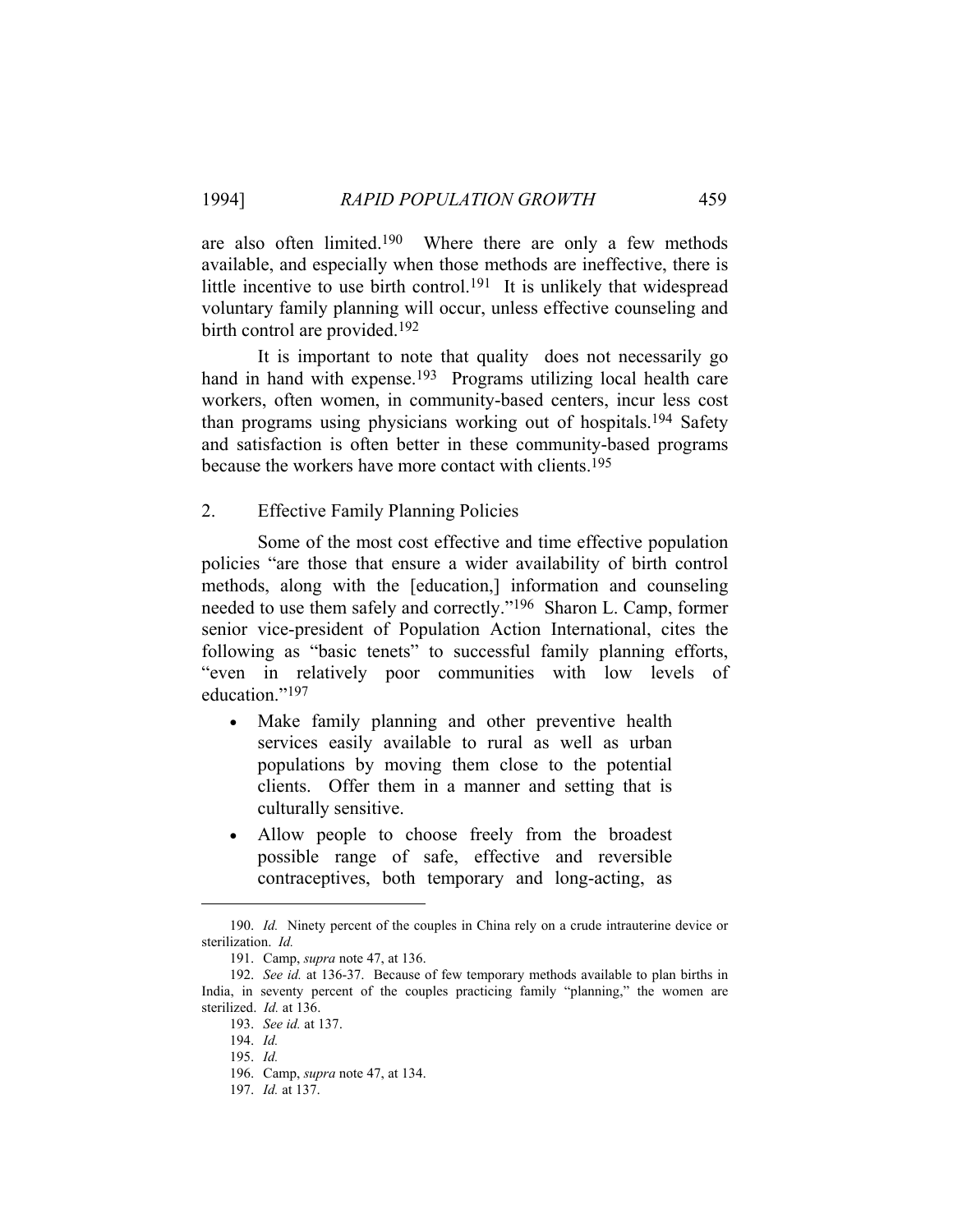well as contraceptive sterilization. Back up those methods with safe abortion.

- Allow people to choose freely among a variety of qualified family planning service-providers including private, commercial, and community programs. Enforce standards of care that protect clients' health and freedom of choice without unnecessary barriers to contraceptive availability.
- Link family planning with other health and community development initiatives, especially programs that help ensure that children survive and that help women make life choices about more than just childbearing.198

These tenets, used successfully in varying degrees in Jamaica, Zimbabwe, and Nepal, demonstrate their effectiveness.199

## *B. Empowerment of Women*

 Another key to the achievement of sustainable development is a political atmosphere supportive of women's rights200 so that women have a meaningful say in controlling their own fertility.<sup>201</sup> Today, the societal role of the majority of women in developing countries is

 <sup>198.</sup> *Id.*

 <sup>199.</sup> *See supra* notes 146-177 and accompanying text. Other countries that used family planning include Thailand and Colombia. *Q&A Summary, in Questions and Answers*, *supra* note 19, at 7. In Thailand, the birthrate declined from 6.2 to 2.2 children in just seventeen years. *Id.* In Columbia, the average number of children per woman fell from seven in 1965, to 2.9 in 1992. *Id.*

 <sup>200.</sup> For a discussion of women and sustainable development, see generally Robert F. Houseman, *The Muted Voice: The Role of Women in Sustainable Development*, 4 GEO. INT'L ENVTL. L. REV. 361, 369-88 (1992) (recommending *inter alia*, that: sustainable development measures be run by women; multilateral lending include women; nondiscrimination in private investment; and the provision of meaningful family planning assistance); *see also* ENGLEMAN & LEROY, *supra* note 66, at 39 (briefly discussing the link between female empowerment and the environment).

 <sup>201.</sup> Camp, *supra* note 47, at 134-35. Noted feminist author Perdita Huston, in her 1979 book *Third World Women Speak Out*, quotes a Tunisian woman:

Before, women were unhappy. They were always in poor health, nursing the children, having children, always weak. Now women are flourishing. They can take advantage of all that is offered. They can have family planning. They are clean and healthy and have freedom. . . . That's all we women talk about: family planning and women's freedom. . . . We are equal. The President says so—it's all thanks to him.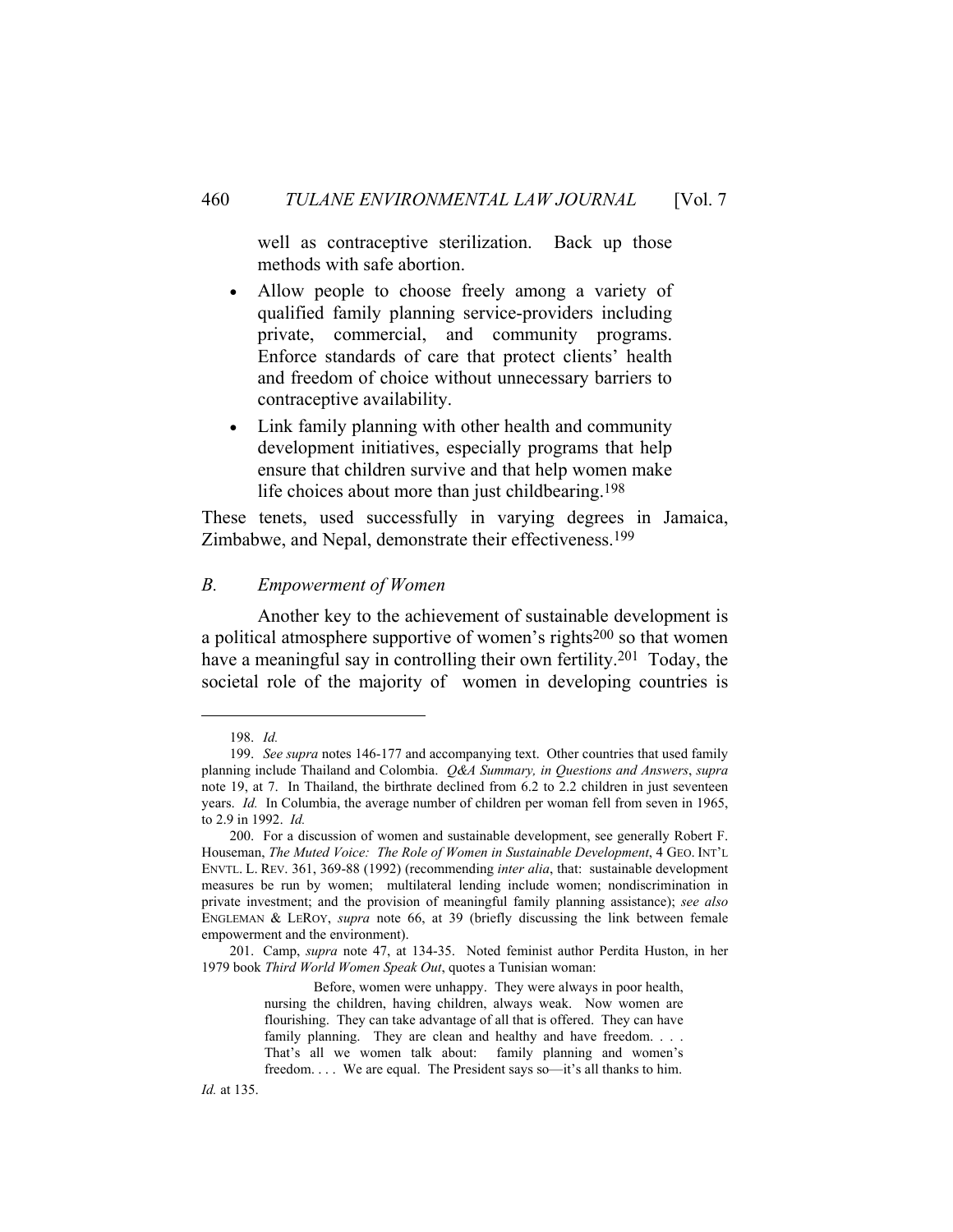dismal.202 According to a 1988 study, over sixty percent of women are living in conditions "that threaten their health, deprive them of choices about childbearing, limit their educational opportunities, restrict their participation in the economy, and deny them civil and political rights equal to those of men."203 Raising women's social and economic status leads to fewer newborns and demonstrates the interconnection between the role of women, population growth, environmental degradation, and sustainable development.204 As population growth declines, pressures on the environment also decrease, allowing the country to move toward sustainable development.205

# *C. United States Leadership*

 United States leadership must be restored.206 President Clinton promptly overturned the Mexico City Policy and has reestablished funding to the UNFPA and IPPF, but these actions are only a start.<sup>207</sup> The 1993 contribution to UNFPA was much lower than what was originally proposed to Congress,208 while the 1993 contribution to IPPF was substantially less than its last contribution in 1984.209 While 1994 population assistance is substantially higher than the amount in 1993, it is again still lower than what was originally proposed to Congress.210 The current administration must continue to further expand its funding to family planning and development programs to stabilize world population. Universal, safe and effective birth control, and the accompanying know-how is

 <sup>202.</sup> Houseman, *supra* note 200, at 362 (citing a study of ninety-nine countries by the Population Crisis Committee).

 <sup>203.</sup> *Id.*

 <sup>204.</sup> *See id.* at 367; *see also* Robey, *supra* note 178, at 62 (revealing statistics that demonstrate the relation between women's education and fertility rates in Thailand, Bolivia, and Uganda: as education levels increase, fertility rates decrease).

 <sup>205.</sup> Houseman, *supra* note 200, at 363.

 <sup>206.</sup> Camp, *supra* note 47, at 134 ("Clinton must return the United States to the leadership ranks of world population efforts.").

 <sup>207.</sup> *See supra* notes 134-35 and accompanying text.

 <sup>208.</sup> *Washington Population Update*, *supra* note 135, at 2. The Administration initially considered contributing \$34 million to UNFPA but later proposed only \$20 million to Congress. *Id.* The 1993 contribution of \$14.5 million is substantially lower than what the \$36 million it last contributed in 1985. *Id.*

 <sup>209.</sup> *Id.* In 1984, the United States contributed \$17 million to IPPF, while only contributing \$13.2 million in 1993. *Id.*

 <sup>210.</sup> *Id.* at 3.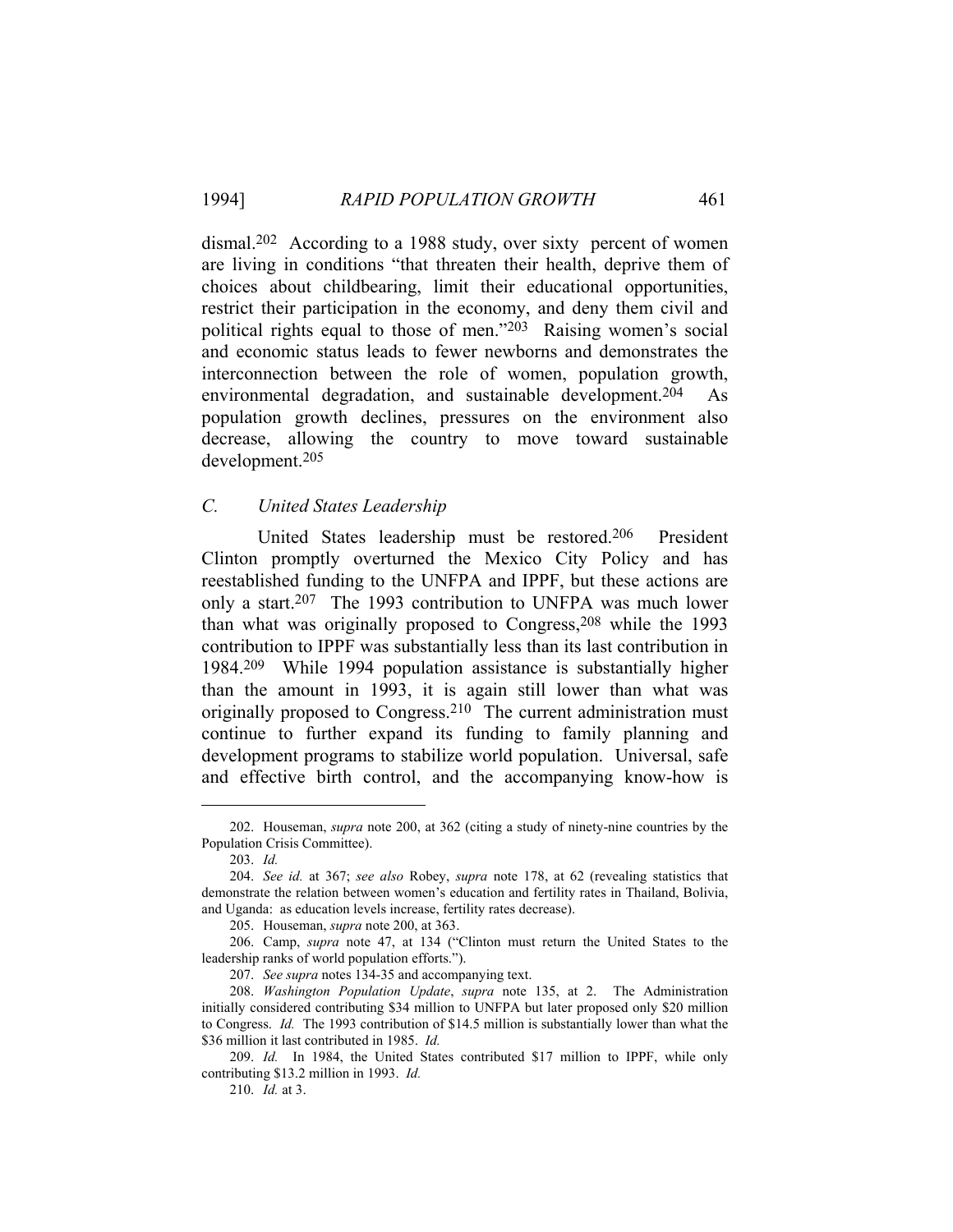paramount.211 Foreign aid focused on stemming the population tide must be a formulated and foremost U.S. policy objective.212

 Although it does not appear that religious based anti-abortion sentiment is driving current U.S. foreign aid policy, the Clinton administration must be mindful of religious forces that can threaten family planning implementation. A recent Vatican encyclical<sup>213</sup> released in October of 1993, reaffirmed the traditional Catholic teaching that prohibits, *inter alia*, artificial contraception, calling this practice "intrinsically evil."214 The Vatican enjoyed a strong voice at the Earth Summit and may be a significant influence at the International Conference on Population and Development in Cairo. 215

 At the Cairo Conference, the United States should promote a global consensus to stabilize population growth and address the rights and needs of women.216 The population stabilization plan must be based on individual reproductive choice, including access to safe abortion.217 Timothy Wirth, a Clinton appointee to U.S. State Department Counselor on Global Affairs, and noted for his pro-family planning record, has stated that the United States position at the Conference will follow these lines.218

 <sup>211.</sup> *See Q&A Summary, in Questions and Answers*, *supra* note 19, at 6 ("[g]ood family planning means . . . developing community-based counseling, outreach, and services concerned with the individual family planning user.").

 <sup>212.</sup> *See* Camp, *supra* note 47, at 142 (noting that eighty-five to ninety percent of Americans "are concerned about world population problems and support family planning as a way to reduce birthrates."); Peter A. Berle, *Clinton Can Remake Population Policy,*  AUDUBON ACTIVIST (Nat'l Audubon Soc'y, N.Y., N.Y.), Jan./Feb. 1993, at 2 (Berle, president of the National Audubon Society, suggests that President Clinton should "convene a commission on population and natural resources to formulate a comprehensive national policy and upgrade U.S. international population assistance.").

 <sup>213.</sup> *Washington Population Update*, *supra* note 135, at 11. An encyclical, a pastoral letter from the Pope, is regarded as the church's authoritative teaching. *Id.*

 <sup>214.</sup> *Id.* Pope John Paul II released the encyclical, *Veritatis Splendor*, which also prohibited abortion, premarital sex, divorce, homosexuality, and artificial insemination. *Id.*

 <sup>215.</sup> *See Audubon's Population Program*, *supra* note 110, at 5 (citing the influence of groups opposing birth control).

 <sup>216.</sup> *See* Sharon L. Camp, *A Critical Decade: U.S. Must Take the Lead in Slowing Global Birth Rate*, SAN FRAN. CHRON., Mar. 22, 1993, at A6.

 <sup>217.</sup> *Id.*

 <sup>218.</sup> Hobart Rowen, *\$100 Million More for Family Planning*, WASH. POST, June 24, 1993, at A19; Timothy Wirth, *World's Population Concerns*, SAN FRAN. CHRON., May 25, 1993, at A19.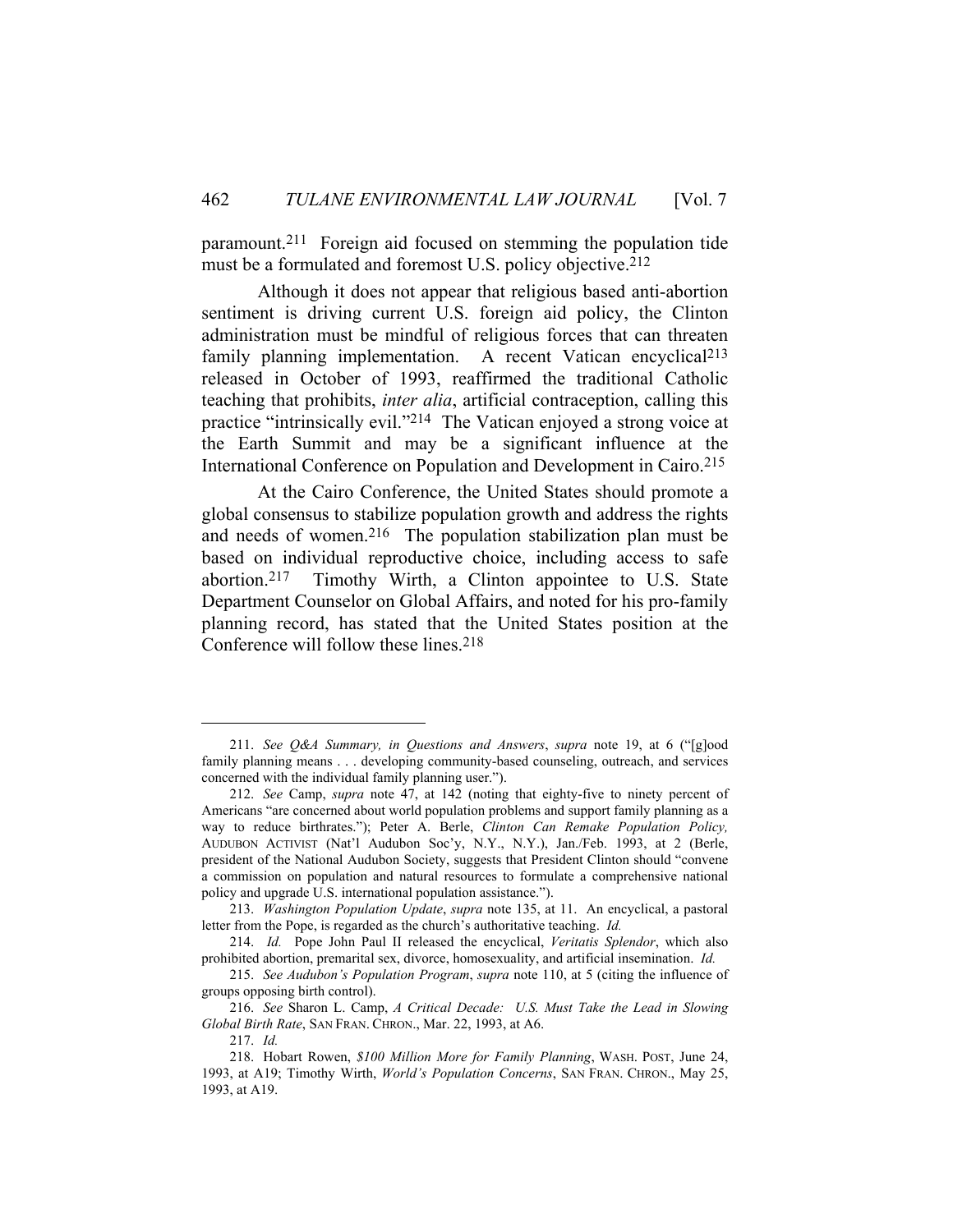# VIII. CONCLUSION

 "*Homo sapiens*, long thought to be the most intelligent life form on Earth, is doing what few wild animals ever do: fouling its own nest."219 Rapidly growing human populations, increased consumption, and shrinking resources require immediate action.220 Solutions to global population-environmental problems are not possible unless the array of development issues are addressed together. Efforts to promote female education, maternal and child health, and quality family planning services<sup>221</sup> must be coordinated with innovative conservation measures.<sup>222</sup> Development strategies should aim to improve environmental conditions locally, nationally, and internationally.223

 Of the many factors known to contribute to environmental degradation, population growth "is the one we best know how to address today . . . . It would be foolish and risky for [hu]mankind to count on expensive, untested 'future' technology . . . when we can

 221. *See generally Women, Population and Environment, in* CHALLENGES AHEAD, *supra* note 25, at 22, 27-28 (discussing the importance of improving women's social status through female education, the provision of family planning services, increasing maternal and child health care); *see also Q&A Summary, in Questions and Answers*, *supra* note 19, at 6 (noting the importance of female education); *Policy Implications, supra* note 178, at 25 (citing greater involvement of women in policy matters as a key to population control); Guadalupe de la Vega, *Break the Cycle of Exploitation,* AUDUBON ACTIVIST (Nat'l Audubon Soc'y, N.Y., N.Y.), Jan./Feb. 1993, at 2. Guadalupe de la Vega is the founder and director of FEMAP, a family planning and community development organization in Mexico. *Id.* In this article, she points out that "humans have abused both Earth and Woman, the begetters of life . . . [and] have failed to respect the natural cycles of ecology and natality [i]n the name of progress. . . ." *Id.* De la Vega then ardently suggests that humankind "must now replace the emphasis on mastery and exploitation with an attitude of respect and preservation." *Id.*

 222. *See, e.g., Policy Implications, supra* note 178, at 25 (discussing important conservation measures).

 223. In 1987, the World Commission on Environment and Development warned that "population is growing at rates that cannot be sustained by available environmental resources, at rates outstripping any reasonable expectations of improvements in housing, health care, food security, or energy supplies. . . . Governments that need to should develop long-term, multi-faceted population policies and campaigns to pursue broad demographic goals." CHALLENGES AHEAD, *supra* note 25, at 36; *see also id.* at 25, 29-30 (discussing specific actions to take locally, nationally, and internationally).

 <sup>219.</sup> *Why Do Environmentalists Need to Worry About Population?, in* WHY POPULATION MATTERS, *supra* note 2, at 1.

 <sup>220.</sup> *See Policy Considerations, in* CHALLENGES AHEAD, *supra* note 25, at 25 ("[T]ime is at a premium."); *see also The Environment and Population Growth: Decade For Action,*  POPULATION REP. (Population Information Program, Center for Communication Programs, The Johns Hopkins University, Baltimore, Md.), May 1992, at 2 ("The next decade is crucial. Action must be taken now on both environmental and population problems.").